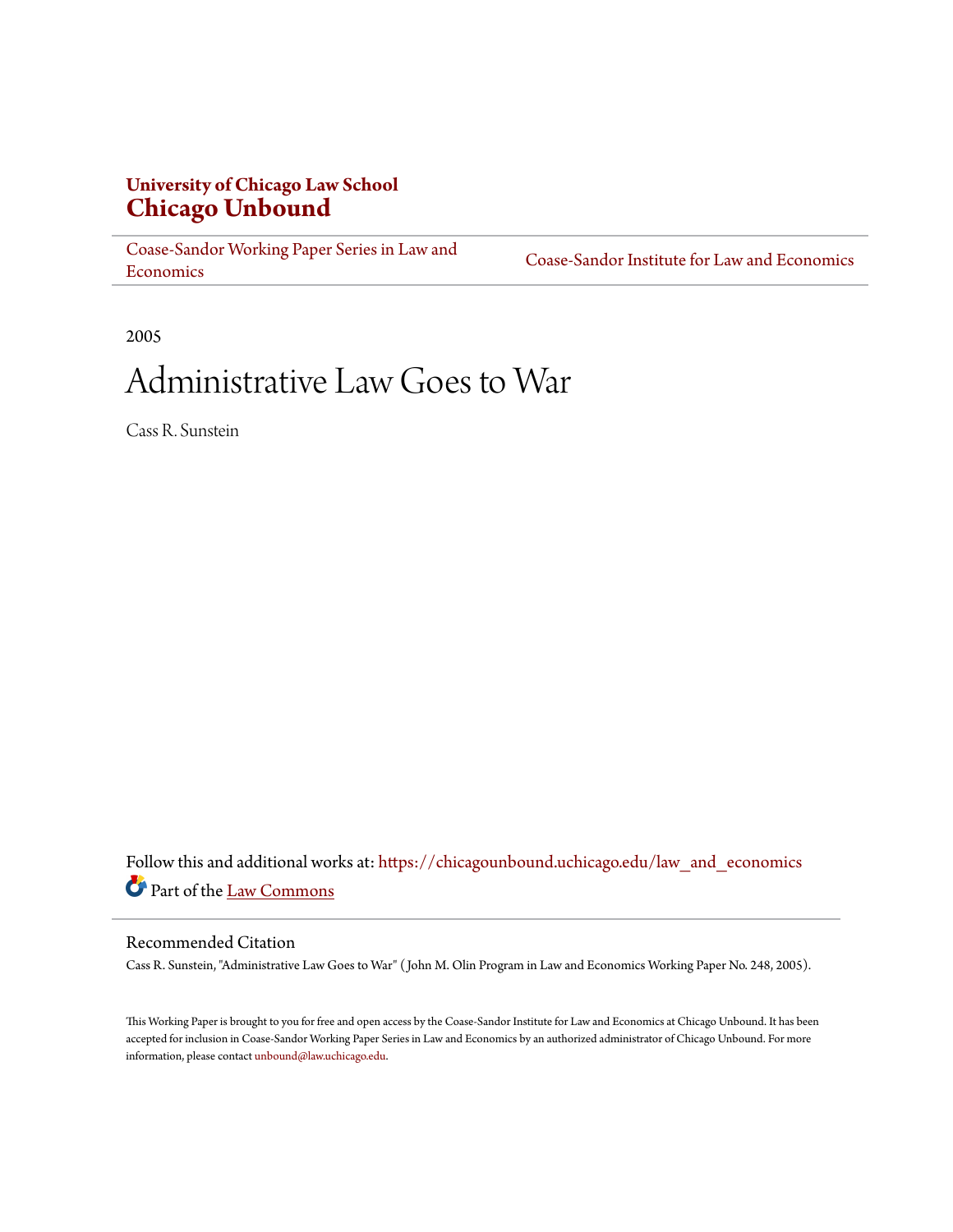# CHICAGO

**PUBLIC LAW AND LEGAL THEORY WORKING PAPER NO. 90**



# ADMINISTRATIVE LAW GOES TO WAR

*Cass R. Sunstein*

### **THE LAW SCHOOL THE UNIVERSITY OF CHICAGO**

May 2005

This paper can be downloaded without charge at the Public Law and Legal Theory Working Paper Series: http://www.law.uchicago.edu/academics/publiclaw/index.html and The Social Science Research Network Electronic Paper Collection: http://ssrn.com/abstract\_id=730025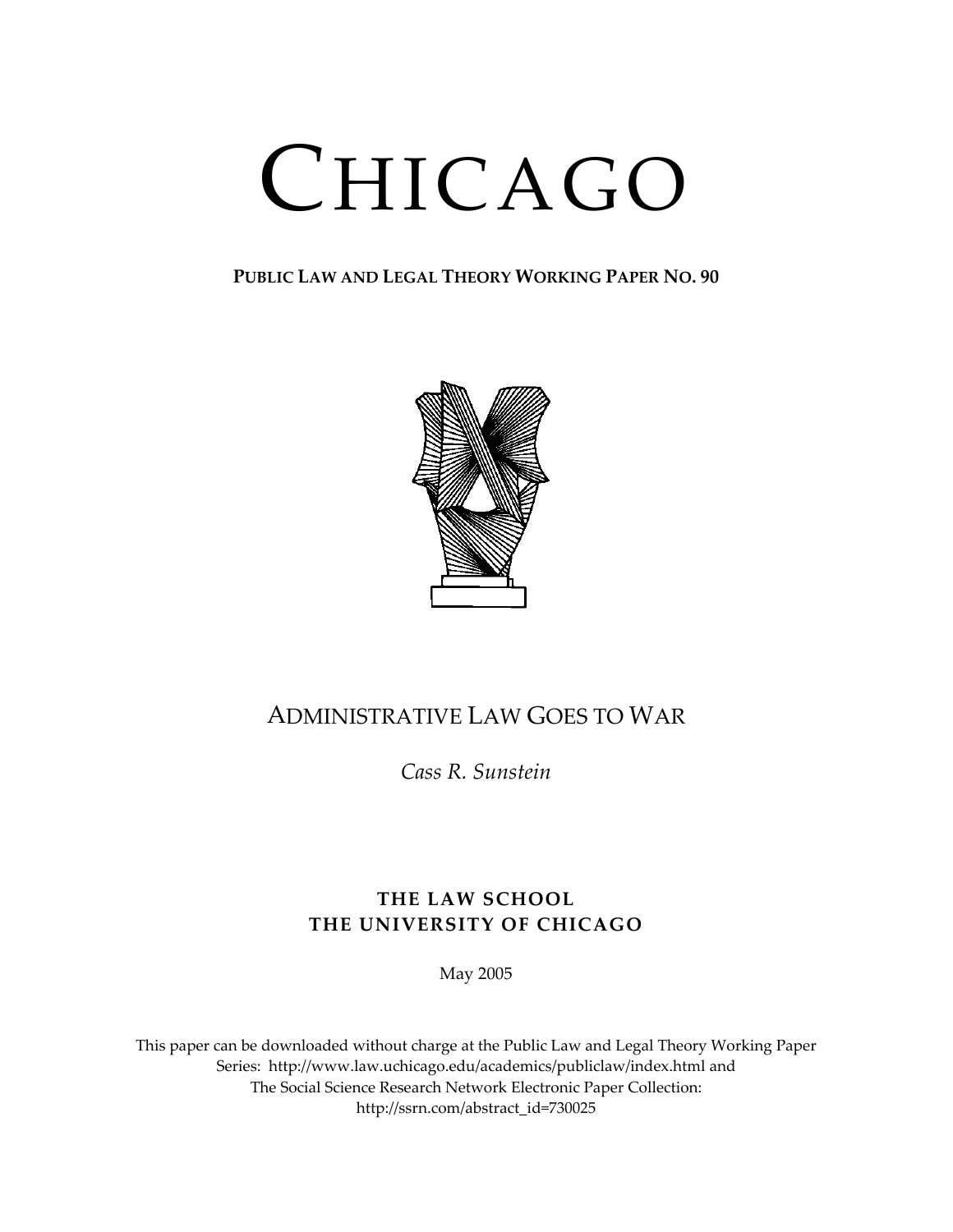Preliminary draft All rights reserved Forthcoming in revised form in the Harvard Law Review

#### **Administrative Law Goes to War**

Cass R. Sunstein\*

#### **Abstract**

*What are the President's war-making powers? This essay, a brief reply to an article by Curtis Bradley and Jack Goldsmith, contends that the answer lies in administrative law, at least in the first instance. The President's authority often depends on what Congress has said, and under established principles, the President has a great deal of power to interpret ambiguities in congressional enactments – in war no less than*  in peace. The principal qualifications involve interpretive principles, also found in *administrative law, that call for a narrow construction of presidential authority to invade constitutionally sensitive interests. The relevant arguments are illustrated throughout with reference to the 2001 authorization for the use of military force in response to the attacks of September 11; the authorization may or may not include the power to make war on Iraq and Afghanistan, to use force against those suspected of giving financial aid to terrorist organizations, and to detain American citizens.* 

In the 2001 Authorization for the Use of Military Force (AUMF), Congress authorized the President to

use all necessary and appropriate force against those nations, organizations, or persons he determines planned, authorized, committed, or aided the terrorist attacks that occurred on September 11, 2001, or harbored such organizations or persons, in order to prevent any future acts

1

<sup>\*</sup> Karl N. Llewellyn Distinguished Service Professor, Law School and Department of Political Science, University of Chicago. I am grateful to the Herbert Fried Fund for financial support. Thanks to Patrick Gudridge, Eric Posner, David Strauss, and Adrian Vermeule for valuable comments; special thanks to Vermeule for extended discussions.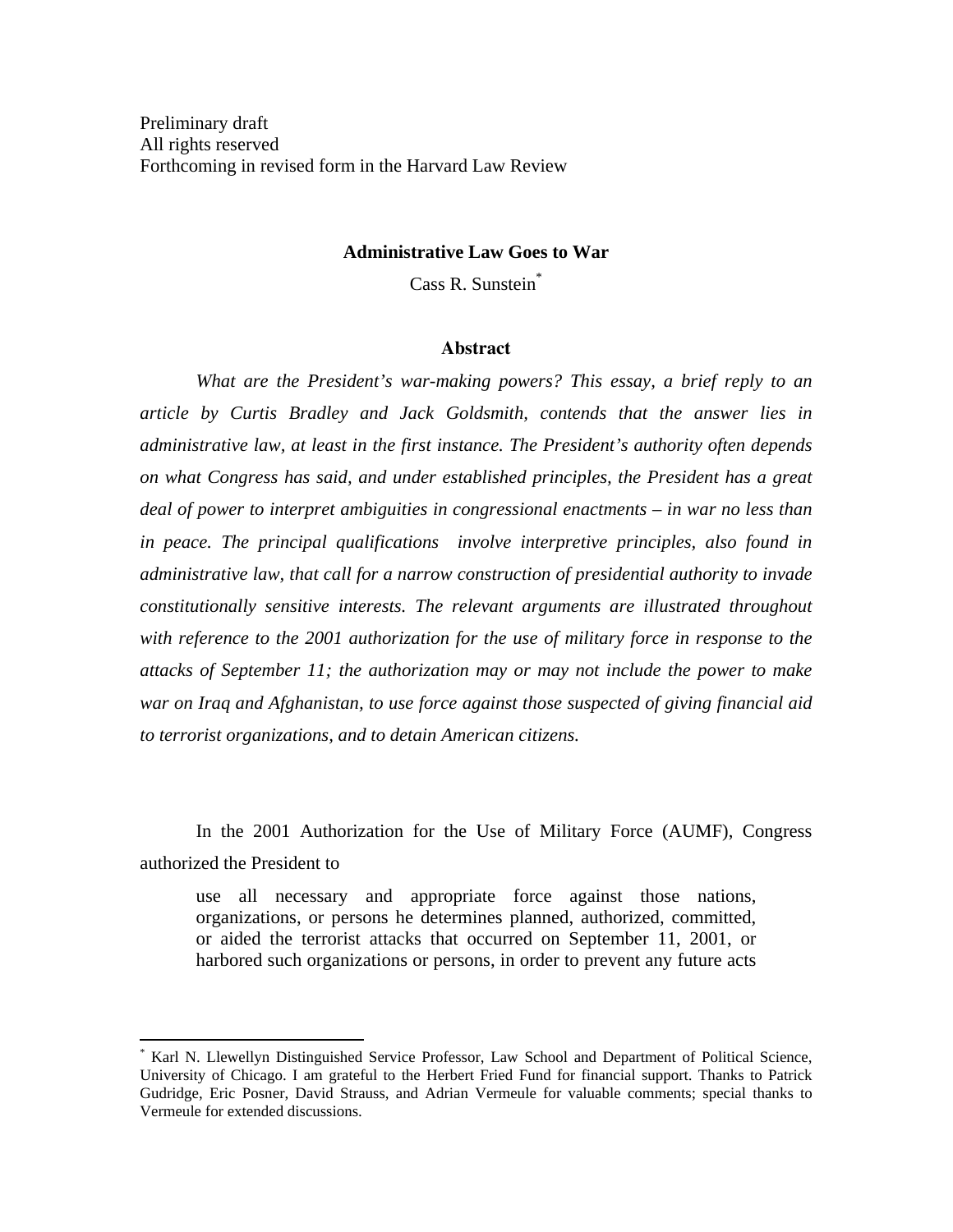of international terrorism against the United States by such nations, organizations or persons.<sup>1</sup>

Consider some illustrative problems:

- 1. The President initiates military action under the AUMF against Iraq in 2003, contending that the best evidence suggests that Saddam Hussein "aided the terrorist attacks that occurred on September 11, 2001."
- 2. The President initiates military action against Iran in 2006, contending that the Central Intelligence Agency can show that its government has "harbored" members of Al Qaeda since 1999.
- 3. The President initiates military action against North Korea, contending that the Central Intelligence Agency can show that its government has been "assisting" Al Qaeda financially since 2003.
- 4. The President authorizes the use of force to arrest and to detain citizens of France, who are brought to the United States and imprisoned because they knowingly provided significant financial assistance to organizations that supported Al Qaeda in 2000. $^{2}$
- 5. The President detains an American citizen captured at an American airport, contending that the citizen "aided the terrorist attacks that occurred on September 11, 2001." He plans to detain the citizen indefinitely.
- 6. The President orders the killing of an American citizen at an American airport, contending that the citizen "aided the terrorist attacks that occurred on September 11, 2001."

Is there a body of principles that can help to evaluate the legality of these actions? I suggest that there is, and that it can be found in a single area: administrative law. Most obviously, presidential action under the 2001 AUMF, or any imaginable AUMF, would appear subject to the principles that have emerged in the wake of the Supreme Court's extraordinarily influential decision in Chevron USA v Natural Resources Defense

 $<sup>1</sup>$  Authorization for Use of Military Force, S.J. Res. 23, 107th Cong., 115 Stat. 224 (2001).</sup>

<sup>&</sup>lt;sup>1</sup> Authorization for Use of Military Force, S.J. Res. 23, 107th Cong., 115 Stat. 224 (2001).<br><sup>2</sup> See In Re Guantanamo Detainee Cases 355 F Supp 2d 443, 475 (DDC 2005) (noting government's assertion of authority to detain a "little old lady in Switzerland" who unknowingly writes a check to a front to finance al-Qaeda activities).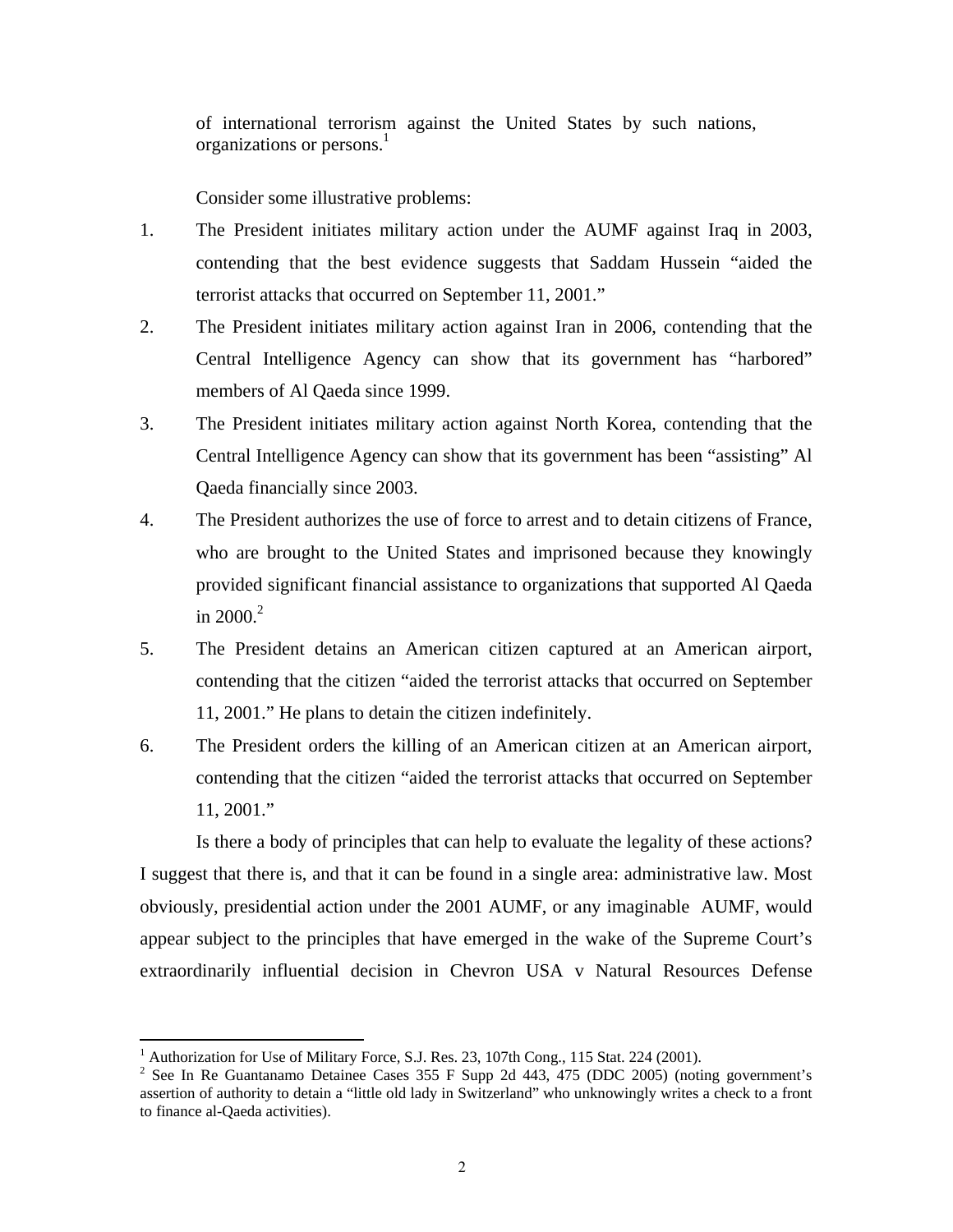Council, Inc.<sup>3</sup> As we shall see, the logic of *Chevron* applies to the exercise of executive authority in the midst of war. $4$ 

Curtis Bradley and Jack Goldsmith make an exceedingly important contribution to our understanding of presidential power amidst war.<sup>5</sup> But I believe that their analysis would be clearer, simpler, and more straightforward if they focused more systematically on administrative law principles and if the international laws of war played a more subordinate role.  $6$  As we shall see, a special advantage of this approach is that it imposes the right incentives on all those involved, including Congress itself.

My general conclusions are that the President should have a great deal of discretion in interpreting the AUMF, and that any ambiguities are for him to resolve, subject to a general constraint of reasonableness. The principal qualification is that if the President is infringing on constitutionally sensitive interests, the AUMF must be construed narrowly, whatever the President says. Under this framework, the President plainly has the authority to act in cases (1), (2), and (4) above. He lacks that authority in case (6). For reasons to be explored, cases (3) and (5) are extremely difficult.

This framework is properly used both by reviewing courts (subject to any justiciability constraints<sup>7</sup>) and by members of the executive branch advising the President about the legality of proposed courses of action. Indeed, this framework furnishes the appropriate principles not only for understanding any authorization for the use of force,

 $3467$  US 837 (1984). As a sign of Chevron's influence, consider the fact that the decision was cited 2414 times in its first decade (between 1984 and January 1, 1994), 2,584 times in its next six years (between January 1, 1994 and January 1, 2000), and 2,235 times in its next five years (between January 1, 2000 and January 28, 2005).

<sup>&</sup>lt;sup>4</sup> On some of the complexities here, see Curtis Bradley, Chevron Deference and Foreign Affairs, 86 Va L Rev 649 (2000).<br><sup>5</sup> Curtis Bradley and Jack Goldsmith, Congressional Authorization and the War on Terror, 118 Harv L Rev

<sup>2047 (2005).</sup> 

<sup>&</sup>lt;sup>6</sup> There are difficult questions in the background. Why, exactly, do Bradley and Goldsmith place such emphasis on the laws of war? One possibility is that they believe that Congress legislates against the background that they set, and ought to be taken to be aware of them. This view seems to me artificial. A more promising possibility is that Bradley and Goldsmith believe that the laws of war provide an interpretive resource whether or not Congress is aware of them – that they furnish a set of principles, vindicated by tradition, against which authorizations for the use of force should be understood. On this view, the laws of war are invoked because their use serves to discipline and improve interpretation of any authorization to use force. This second view seems plausible and to justify attention, in hard cases, to the laws of war; but it is best to start with statutory text and with more familiar administrative law principles.

 $<sup>7</sup>$  These include the political question doctrine and administrative law doctrines governing reviewability.</sup> See Webster v. Doe, 486 US 592 (1988); Dickson v. Secretary of Defense, 68 F.3d 1396 (DC Cir 1995).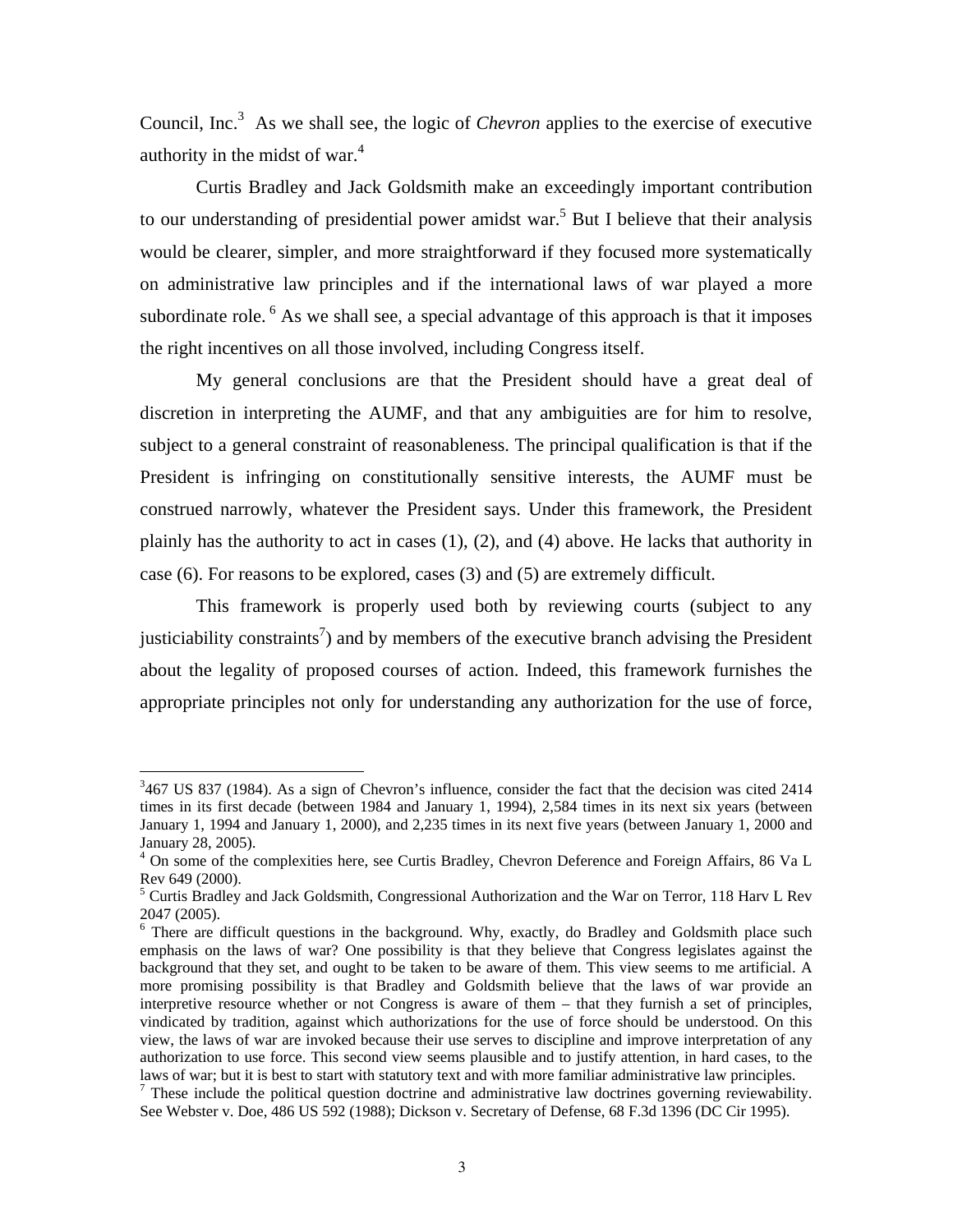but also for evaluating all exercises of presidential power when Congress has authorized the President to protect the nation's security. $8$ 

#### **I. Presidential Power in Chevron's Shadow**

*Chevron* creates a two-step inquiry.<sup>9</sup> The first question is whether Congress has directly decided the precise question at issue. The second is whether the agency's interpretation is reasonable. In the aftermath of Chevron, the Court has emphasized the need to ask another question, one that precedes application of the Chevron framework: Do Chevron's deference principles apply at all<sup>10</sup>? Let us see how these ideas apply to the AUMF. The analysis is somewhat technical, but the conclusion is not: The President has broad authority to construe ambiguities as he sees fit.

#### **A. Chevron Step Zero<sup>11</sup>**

In its important decision in *Mead*,  $12$  the Court divided the world of judicial deference to executive interpretations of law into two categories: *Skidmore*13 cases and *Chevron* cases. In *Skidmore* cases, the question of statutory meaning is resolved judicially, not by the executive; but the court will pay attention to what the executive has said, granting its interpretation "respect according to its persuasiveness."14 In *Chevron* cases, the agency's interpretation is binding unless it violates either of Chevron's two steps.<sup>15</sup>

Under Mead, Chevron deference applies when "Congress intended" the executive's action "to carry the force of law."<sup>16</sup> Of course Congress does not usually say,

1

<sup>&</sup>lt;sup>8</sup> See, for example, the International Emergency Economic Powers Act, 50 USC 1701-1706, construed in Dames & Moore v. Regan, 453 US 654 (1981).

<sup>&</sup>lt;sup>9</sup> 467 US at 842-44.

 $10$  US v. Mead Corporation, 533 US 218 (2001)

<sup>&</sup>lt;sup>11</sup> See Thomas W. Merrill & Kristin Hickman, Chevron's Domain, 89 Geo L J 833, 836 (2001); Cass R. Sunstein, Chevron Step One (unpublished manuscript, May 2005).

 $12$  Mead, supra.

<sup>&</sup>lt;sup>13</sup> Skidmore v. Swift & Co., 323 US 134 (1944).

<sup>&</sup>lt;sup>14</sup> Mead, 531 US at 221.

<sup>&</sup>lt;sup>15</sup> It does matter whether an exercise of authority falls under Skidmore or Chevron; but the difference should not be overstated. It is one of degree, not one of kind, and under Skidmore, courts are likely to accept reasonable agency interpretations. Skidmore itself is good evidence here. 323 US at 140. 16 Mead, 533 US at 221.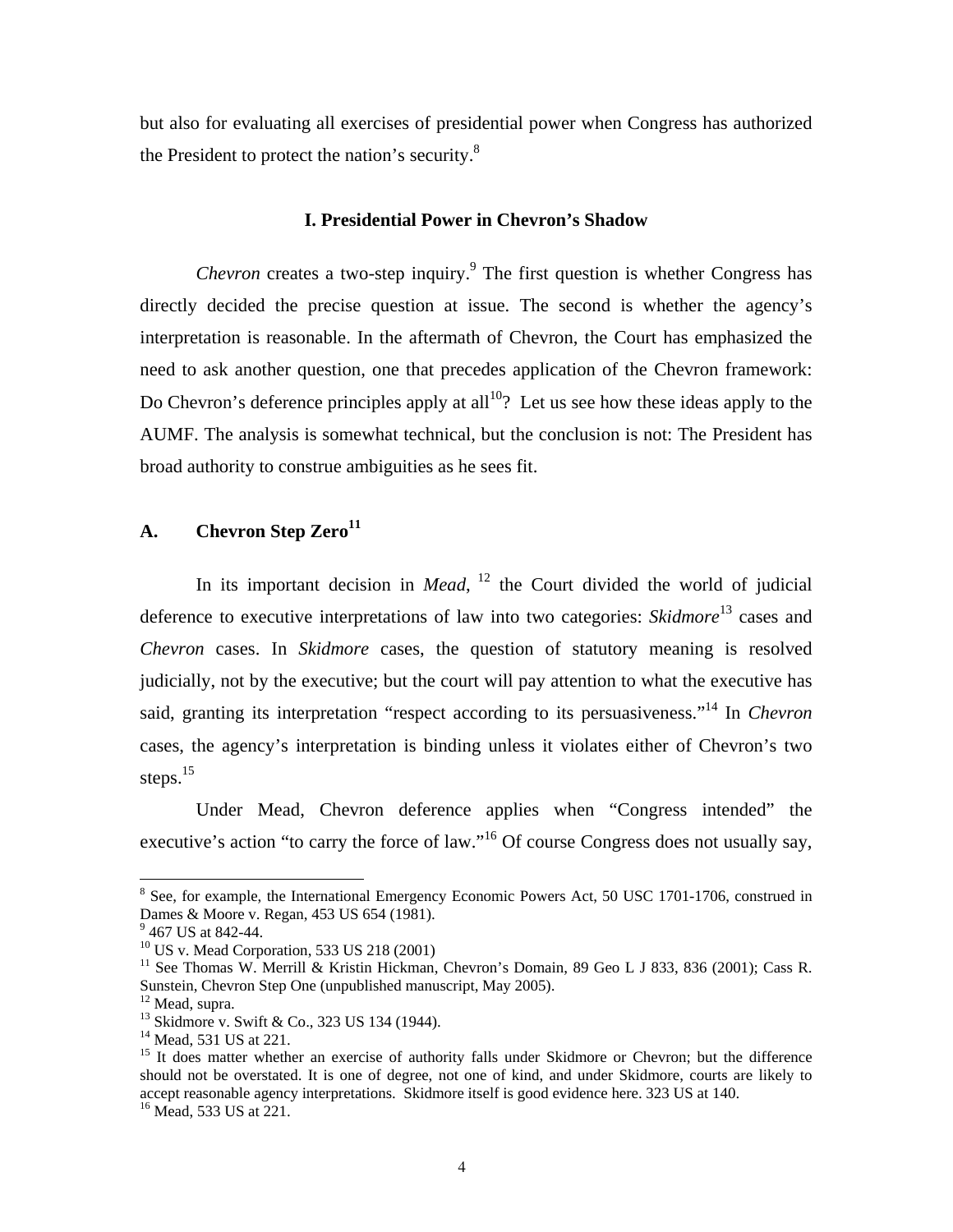with anything like clarity, whether it so intends.<sup>17</sup> In the ordinary cases, courts infer a delegation of law-making power from "the agency's power to engage in adjudication or notice-and-comment rulemaking, " or (and this phrase will turn out to be critical) by "some other indication of comparable congressional intent."18 It is clear that *Chevron* deference might be appropriate even if an agency's decision does not follow from formal procedures of any kind.<sup>19</sup>

How do these points bear on the AUMF? It might be argued that the President has been given neither adjudicatory authority nor the authority to engage in notice-andcomment rulemaking—and hence that he is not authorized to do anything, under the AUMF, having the force of law. On this view, the precondition for *Chevro*n deference is absent. This argument might be supported with an analogy. The executive branch is not entitled to *Chevron* deference insofar as it is enforcing the criminal law.<sup>20</sup> The reason is straightforward: For the Department of Justice, the power of prosecution is not plausibly taken to confer law-interpreting authority.<sup>21</sup> Perhaps the same can be said when the President implements the AUMF; indeed, it might be urged that the President has the same relationship to the AUMF that the Department of Justice has to the statutes under which it brings prosecutions. In any case, the President is not an "agency" within the meaning of the Administrative Procedure Act,<sup>22</sup> and perhaps this point renders *Chevron* inapplicable.

But if we step back a bit, we will see that this argument is unconvincing. The central question is whether Congress should be understood to have conferred on the President the power to interpret ambiguities in the AUMF. Congress knows that the President will be construing any authorization to use force, and it has every incentive to limit his discretion if it wishes to do so. In ordinary *Chevron* cases, a delegation of lawinterpreting power is inferred from the authority to produce rules or orders with the force

<sup>&</sup>lt;sup>17</sup> Id. at 230: "It is fair to assume generally that Congress contemplates administrative action with the force of law when it provides for a relatively formal administrative procedure. . . . " 18 Id. at 227.

<sup>19</sup> See Barnhart v. Walton, 535 US 212, 222 (2002).

 $20$  See Crandon v. US, 494 US 152, 158 (1990).

 $21$  Note that for administrative agencies, Congress has a choice: It can grant rulemaking and adjudicatory power, or it can refuse to do so. Chevron and Mead deem that choice to be crucial to the decision whether the relevant agency is entitled to Chevron deference.

<sup>22</sup> See Franklin v. Massachusetts, 505 U.S. 788, 800-801 (1992).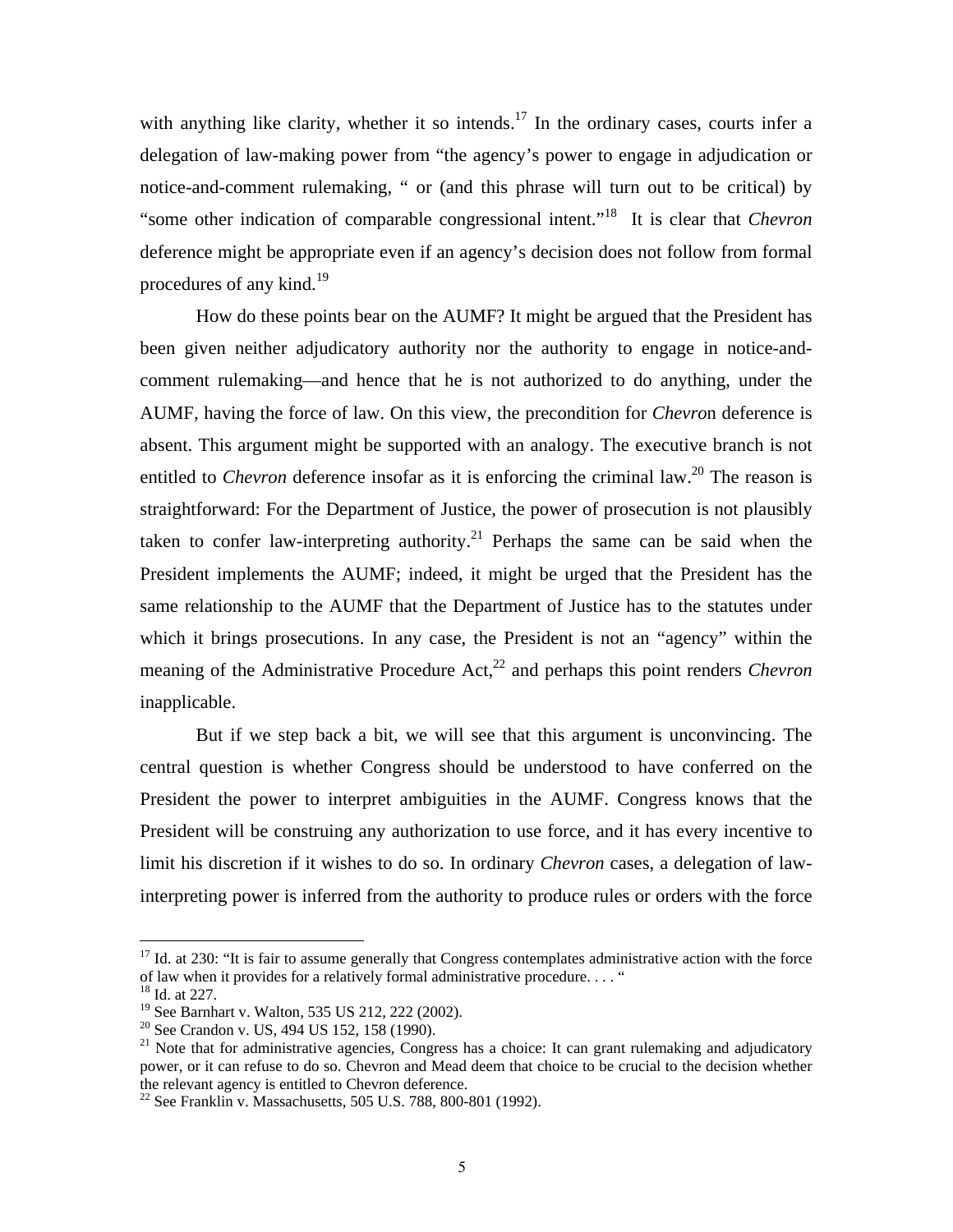of law.<sup>23</sup> But with an authorization to use force, what is authorized is the use of force; there is no grant of rulemaking or adjudicatory authority, and hence the grant or denial of such authority is irrelevant. By its very nature, any AUMF is best taken as an implicit delegation to the President to resolve ambiguities as he (reasonably) sees fit. This position does not only track Congress' likely expectations, to the extent that they exist; it has the additional advantage of imposing exactly the right incentives on Congress, by requiring it to limit the President's authority through plain text if that is what it seeks to do.

We can approach this question from a different direction. Why, exactly, does Chevron take ambiguities to count as implicit delegations? The answer lies in an attempted reconstruction of congressional will.<sup>24</sup> Where Congress has not spoken, interpretations must depend, at least in part, on assessments of the consequences of one or another approach; agencies are in a comparatively good position to make such assessments. And where questions of value are at stake, agencies, subject as they are to presidential control, should resolve those questions as they see fit.<sup>25</sup> And if these are the foundations for Chevron, the President should be taken to have the authority to interpret ambiguities as he chooses. Interpretation of an authorization to use force—at least as much as any delegation of authority to agencies, and possibly more—calls for appreciation of consequences and for complex judgments of value.

#### **B. Chevron Steps 1 and 2**

If *Chevron* applies, the initial question is "whether Congress has directly spoken to the precise question at issue."<sup>26</sup> As Bradley and Goldsmith emphasize, the President

1

<sup>&</sup>lt;sup>23</sup> This point makes clear that Chevron stems from an understanding of organic statutes, not from the APA.<br><sup>24</sup> See 467 US at 865-66; Cass R. Sunstein, Law and Administration After Chevron, 90 Colum L Rev 2071,

<sup>2086-87 (1990)</sup> 

<sup>&</sup>lt;sup>25</sup> There is a connection here between Chevron and Ronald Dworkin's view on interpretation, as set out in Law's Empire (1985). Dworkin contends that interpretation requires a judgment about "fit" with existing materials and also about "justification" of those materials; his conception of law as integrity requires judges to put existing materials in their "best constructive light." In modern government, courts are often less capable of accomplishing this task than are agencies, precisely because of the comparatively greater expertise and accountability. If interpretation of the AUMF is an interpretive exercise in Dworkin's sense, as I believe that it is, then the argument for deference to the President is overwhelming.

<sup>&</sup>lt;sup>26</sup> 467 US at 842.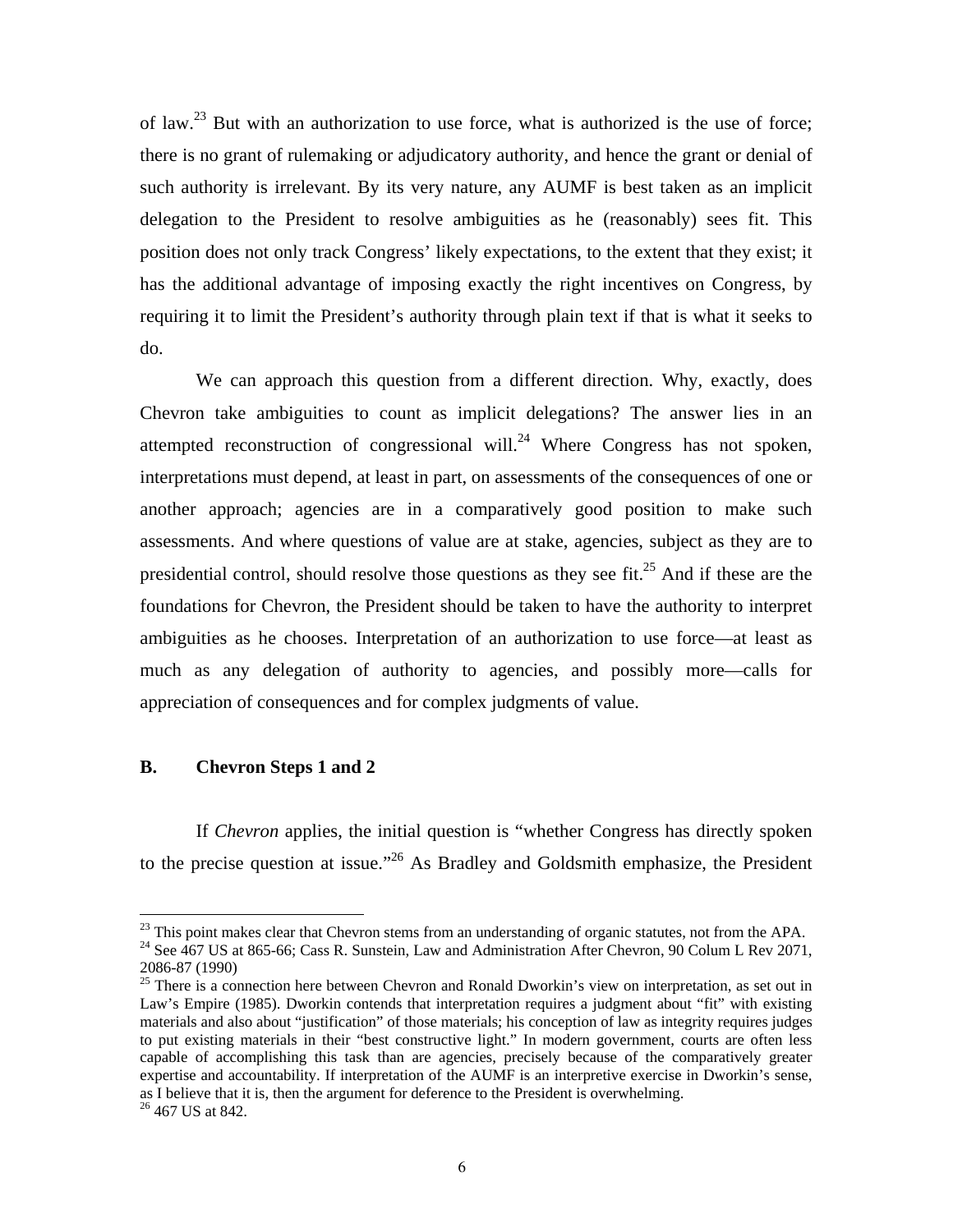could not use force against nations that cannot plausibly be connected with the attacks of September 11, 2001.<sup>27</sup> To be sure, the goal of the AUMF is to permit the President "to" prevent any future acts of international terrorism against the United States by such nations, organizations or persons.<sup>28</sup> But that goal is to be pursued through a particular means, which is the use of force against those connected with the attacks of September 11. Case (3) is therefore a difficult one, requiring the President to resort to complex arguments on behalf of the exercise of force.<sup>29</sup>

On the other hand, an attack on Iraq in case (1) above would have been permissible under the AUMF in 2003, assuming that the President "determined," on the basis of evidence at the time, that Iraq assisted Al Qaeda before the September 11 attacks. Iran is unquestionably subject to the use of force in case (2). Whenever there is a dispute about the meaning of relevant terms, such as "aided" or "harbored," the President has a great deal of discretion to understand them as he sees fit. Those who provide financial assistance to Al Qaeda, certainly with the intention of doing so, appear to be subject to presidential exercises of force under step 1; hence presidential action is authorized for case (4).

Under step 2, the question is whether the executive's "answer is based on a permissible construction of the statute," which requires a judgment about the reasonableness of that construction.<sup>30</sup> Turn in this light to case (6). The President is supposed to use "all necessary and appropriate force," and an execution of someone who can be detained instead is gratuitous; it is neither "necessary" nor "appropriate." Or suppose that citizens of Switzerland, or the United States, gave small sums of money to

<sup>&</sup>lt;sup>27</sup> Cf. In re Guantanamo Detainee Cases, 355 F. Supp.2d at 475, discussing the detention of two people who were not connected with the attacks of September 11. One "was 'associated' with an Islamic missionary group," who "planned to travel to Pakistan with an individual who later engaged in a suicide bombing," and who "accepted free food, lodging, and schooling in Pakistan from an organization known to support terrorist acts." The other had been indicted by a Spanish National High Court Judge "for membership in a terrorist organization." These detentions are not authorized by the text of the AUMF.

<sup>&</sup>lt;sup>28</sup> Authorization for Use of Military Force, S.J. Res. 23, 107th Cong., 115 Stat. 224 (2001).

 $29$  There are hard questions about whether those who assist Al Qaeda can be considered accessories afterthe-fact or (as Bradley and Goldsmith argue) as co-belligerents. It is not clear that the analysis of cobelligerents carries over to the analysis of those who aid a terrorist organization after the acts that are the predicate for the use of force.

 $30$  See, e .g, Household Credit Services v. MBNA American Bank, 541 US 232 (2004); Republican National Comm. V. FEC, 76 F3d 400, 47 (DC Cir 1996).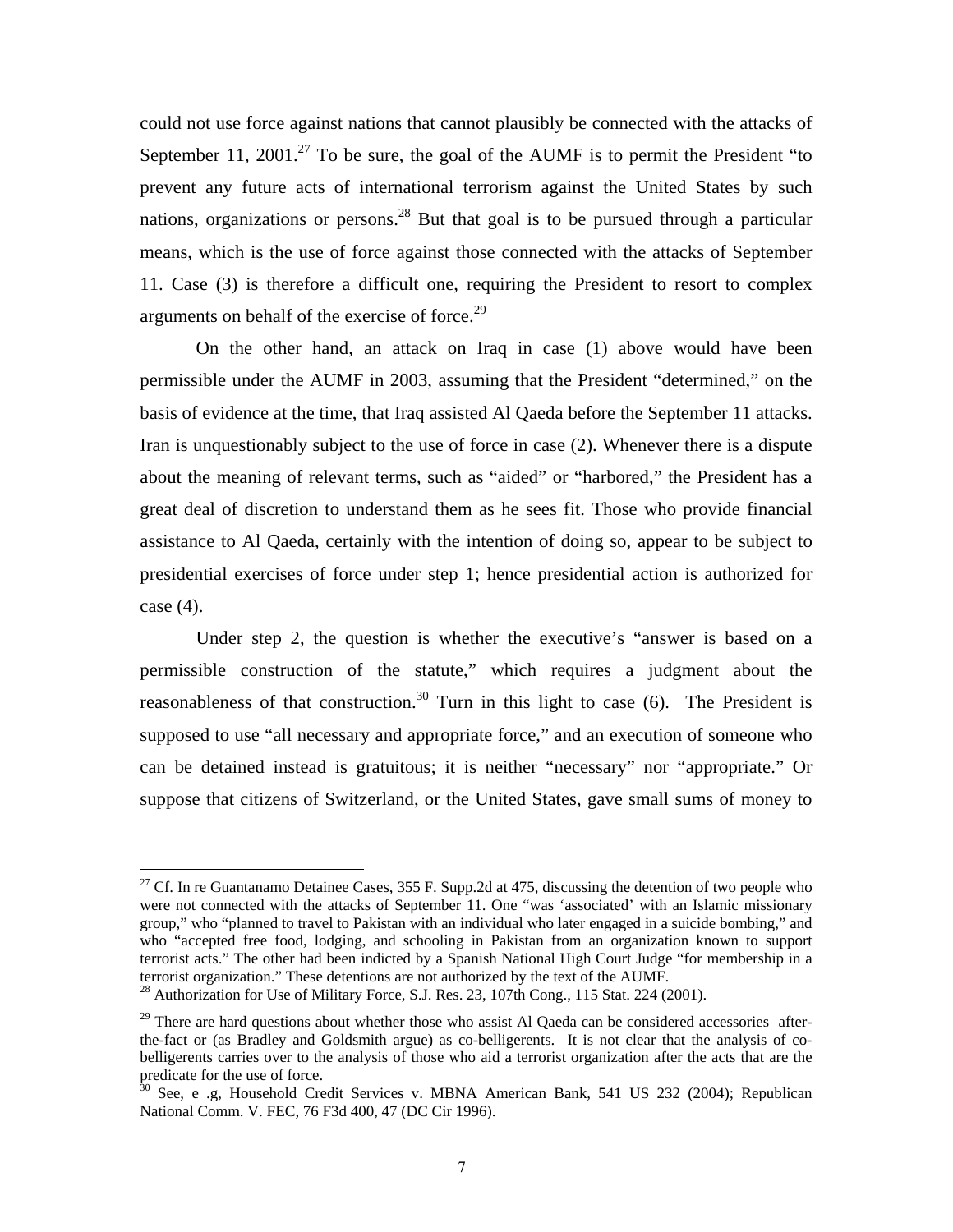an umbrella organization, not knowing that some of its funds were going to Al Qaeda.<sup>31</sup> It would be unreasonable to interpret the AUMF to authorize the President to use force against those citizens.

#### **II. Canons and Countercanons**

Chevron deference can be "trumped" by countercanons. Agencies are not permitted to interpret statutes so as to apply beyond the territorial boundaries of the United States.<sup>32</sup> Nor are they allowed to interpret ambiguous statutes to apply retroactively.  $33$  An agency cannot construe an ambiguous statute so as to raise serious constitutional doubts.<sup>34</sup> In these and other contexts, courts have insisted on a series of *nondelegation canons*, which require legislative rather than merely executive deliberation on the issue in question.<sup>35</sup> By their very nature, the nondelegation canons defeat Chevron deference. The reason is that they are specifically designed to require the nation's lawmaker to make the relevant decisions explicitly.

#### **A. The Presumption of Liberty**

1. In general. Requirements of clear congressional permission have been a defining part of American law involving the relationship between liberty and security in wartime.<sup>36</sup> Consider in this regard  $Ex$  Parte Endo.<sup>37</sup> in which the Court struck down the detention of concededly loyal Japanese-Americans on the West Coast. The Court said that in "interpreting a wartime measure we must assume that [Congress'] purpose was to

Edition) No 1, Article 1 (Jan 2004), online at

<u>.</u>

 $31$  See In re Guantanamo Detainee Cases, supra note, at 61, in which government asserted such authority, and also the authority to detain someone "who teaches English to the son of an al Qaeda member, and a journalist who knows the location of Osama Bin Laden but refuses to disclose it to protect her source." Id. At least in the cases of unknowing financial assistance and mere instruction in English to a family member of someone in al Qaeda, the interpretation of the AUMF is unreasonable.<br><sup>32</sup>EEOC v Arabian American Oil Co, 499 US 244, 248 (1991).

 $^{33}$ Bowen v Georgetown University Hospital, 488 US 204, 208 (1988).<br> $^{34}$ See Bowen v Georgetown University Hospital, 488 US 204, 208–09 (1988).<br> $^{35}$  For general discussion, see Cass R. Sunstein, Nondelegation Canons,

<sup>&</sup>lt;sup>36</sup> See Richard Pildes and Samuel Issacharoff, Between Civil Libertarianism and Executive Unilateralism: An Institutional Process Approach to Right During Wartime, 5 Theoretical Inquiries in Law (Online

http://www.bepress.com/til/default/vol5/iss1/art1 (visited Dec 1, 2004); Cass R. Sunstein, Minimalism At War, Supreme Court Review (forthcoming).

<sup>&</sup>lt;sup>37</sup> 320 US 81 (1943).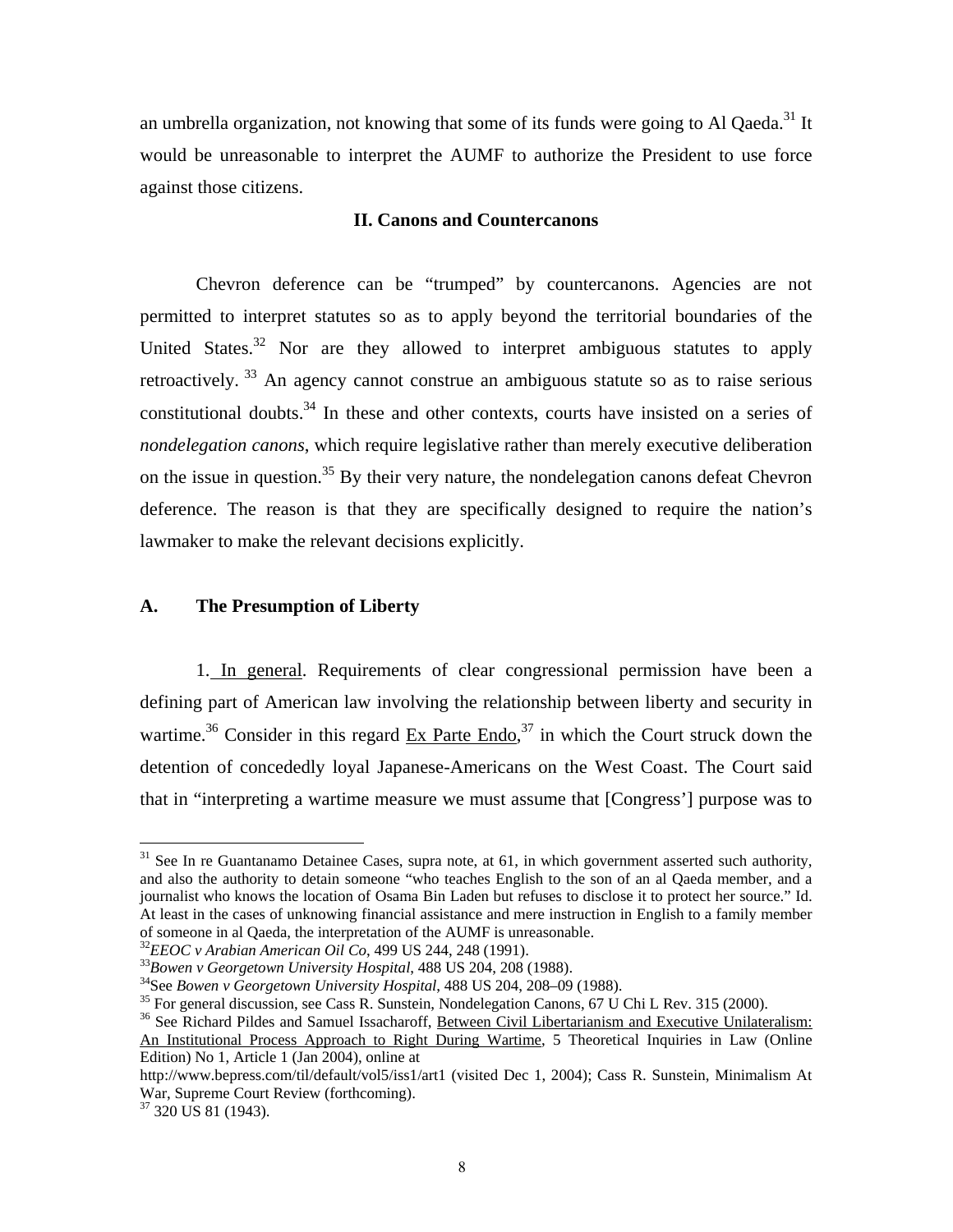allow for the greatest possible accommodation between those liberties and the exigencies of war."38 The Court emphasized that even in the midst of war, the President would have to identify clear authorization: "if there is to be the greatest possible accommodation of the liberties of the citizen with this war measure, any such implied power [of the President] must be narrowly confined to the precise purpose of the evacuation program."39

A similar principle underlies one of the most celebrated free speech decisions in American history: Judge Learned Hand's in the Masses case.<sup>40</sup> Judge Hand's narrow construction of the Act required the legislature, and not the executive alone, to focus specifically on the question whether national security justified an abridgement of liberty. These are many other examples.<sup>41</sup>

The lesson for the 2001 AUMF, or any other AUMF, is straightforward: The President is not permitted to interfere with constitutionally protected interests unless Congress has specifically authorized him to do so.<sup>42</sup> In fact this idea played a central role in the decision of the court of appeals in the  $Padilla.<sup>43</sup> At issue was the legality of the$ detention of an American citizen held as an enemy combatant after having been seized on American soil. In the court's view, Congress' authorization to use "all necessary and appropriate force" to respond to the September 11 attacks should be understood in light of Endo, which required a specific congressional statement to support an intrusion into the domain of liberty. No such statement could be found.<sup>44</sup>

In *Hamdi*, Justice Souter similarly emphasized "the need for a clearly expressed congressional resolution of the competing claims. $145$  Not having found any such

<sup>38</sup> Id at 300.

<sup>39</sup> Id at 302.

<sup>40</sup> See <u>Masses Publishing Co v Patten</u>, 244 F 535 (SDNY 1917).<br><sup>41</sup>See, e.g., United States v. Yates, 354 US 298 (1957); Sunstein, supra note.

<sup>&</sup>lt;sup>42</sup> Bradley and Smith argue that the clear statement principles have been applied only in cases involving "presidential actions, unsupported by historical practice, which undermined the constitutional rights of U.S. citizen *non-combatants."* Bradley and Smith at 2105. It seems, however, that in at least some circumstances such principles should be applied in cases involving U.S. citizen combatants or foreigners within the terroritorial boundaries of the United States. If, for example, the President attempted to interfere with the religious practices of either citizen combatants or foreigners, a clear congressional statement should be required.

<sup>&</sup>lt;sup>43</sup> Padilla v Rumsfeld, 352 F3d 695 (2d Cir 2003), reversed on other grounds, Rumsfeld v Padilla, 124 S Ct 2711 (2004).

 $44$  Id at 723.

 $45$  Id.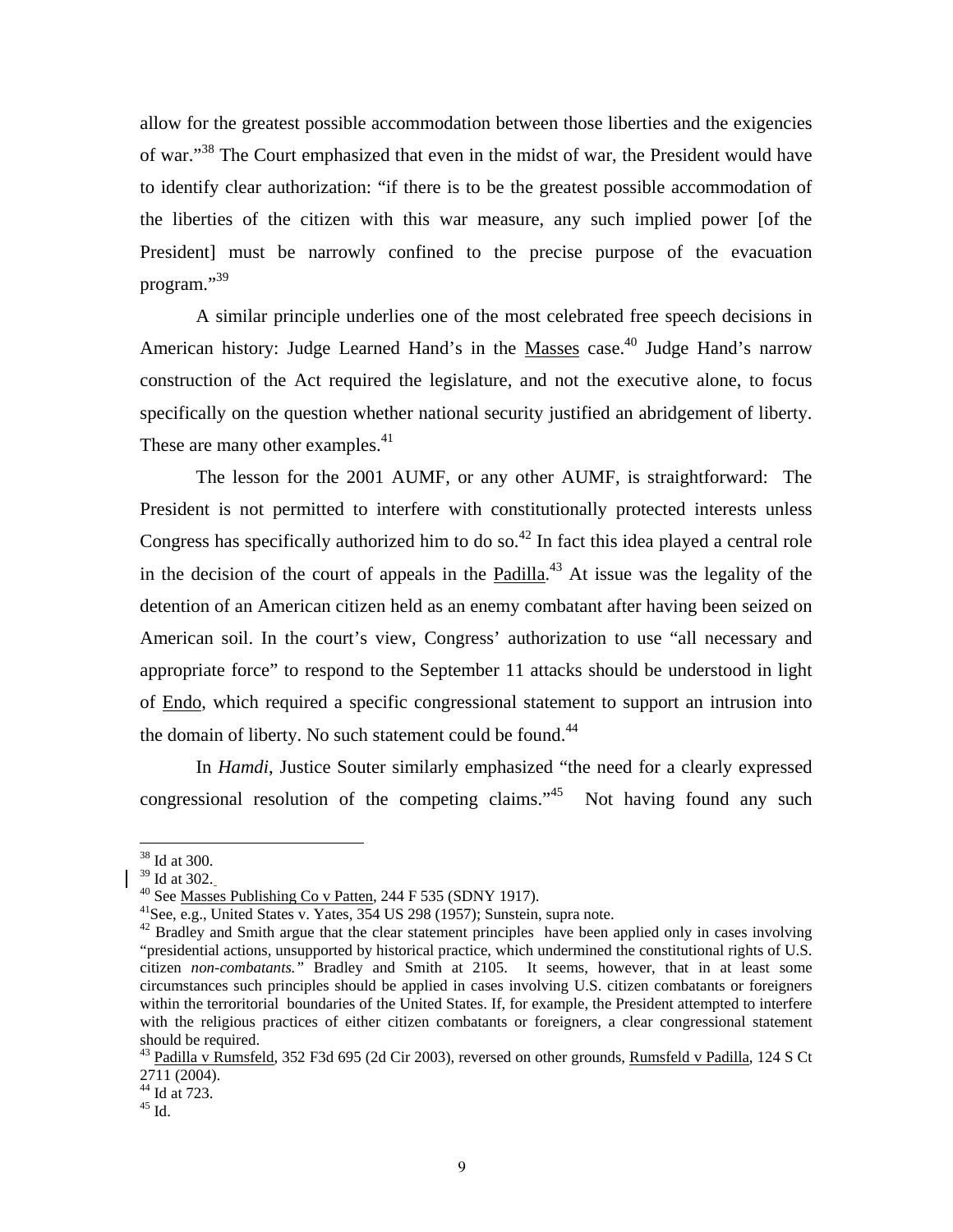resolution, he concluded that Hamdi's detention was unlawful. The *Hamdi* plurality disagreed, but it did not question Justice Souter's claim that a clear statement was required. It concluded instead that the AUMF provided that statement, because the detention of "enemy combatants," at least for the duration of the conflict in which the capture occurred, "is so fundamental and accepted an incident to war as to be" an authorized exercise of "necessary and appropriate force."46

Justice Souter's view in Hamdi is reasonable, but the plurality's position seems to me correct, and it is consistent with what I am emphasizing here: a requirement of legislative clarity for any interference with constitutionally sensitive interests. In case (5), which is Padilla itself, the question is whether the AUMF contains the requisite clarity: I tend to think so, but the point is reasonably disputed. $47$ 

#### **B. Executive Authority and the Commander-in-Chief Power**

Under the Constitution, the President has "executive" power, and he is Commander in Chief of the Armed Forces. Perhaps the President has considerable authority to protect the nation when its security is threatened; perhaps this is a central part of "executive" authority.48 If so, then the AUMF should be construed broadly, and in a way that is highly respectful of presidential prerogatives. On this approach, also conventional in administrative law, statutory enactments involving core executive authority should be construed hospitably to the president, so as to avoid the constitutional difficulties that would come from a narrow construction.<sup>49</sup>

In recent years, this view can be found most explicitly in the dissenting opinion of Justice Clarence Thomas in the Hamdi case.<sup>50</sup> Justice Thomas emphasized that the Constitution accords to the President the "primary responsibility . . . to protect the national security and to conduct the nation's foreign relations."<sup>51</sup> In support, Justice

<sup>46</sup> Id. at 2640.

 $47$ As Bradley and Goldsmith emphasize, the constitutionality of any procedures for detention raise separate issues from the question of authorization to detain.

<sup>48</sup> See Hamdi, 124 S Ct 2633 (Thomas, J., dissenting).

<sup>&</sup>lt;sup>49</sup> Department of Navy v. Egan, 484 US 518 (1988); US v. Johnson, 481 US 681 (1987); Cartlucci v. Doe, 488 US 939, 99 (1988).

 $^{50}$  Hamdi, 124 S Ct 2633, 2674 (2004).<br><sup>51</sup> Id.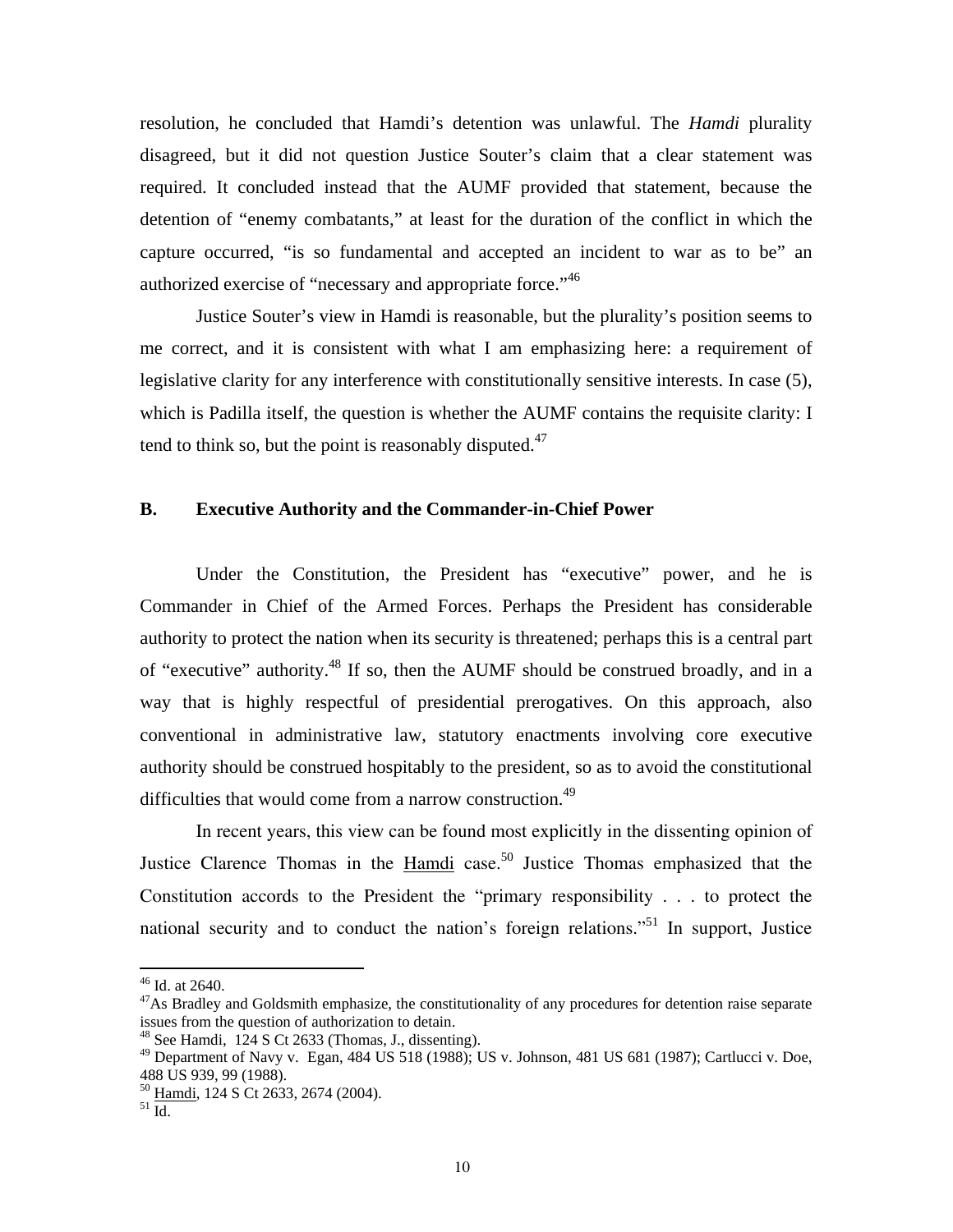Thomas might well have cited the Court's decision in  $Ex$  Parte Quirin,<sup>52</sup> where the Court upheld the use of military commissions to try German saboteurs captured during World War II. In that case, the President asked the Court to hold that as Commander in Chief, the President had inherent authority to create and to use military tribunals. The Court refused to accept this argument: "It is unnecessary for present purposes to determine to what extent the President as Commander in Chief has constitutional power to create military commissions without the support of Congressional legislation. For here Congress has authorized trial of offenses against the law of war before such commissions."<sup>53</sup> But where had Congress done so? The Court relied on Article 15 of the Articles of  $\text{War}^{54}$ ; but Article 15 did not specifically authorize such commissions. Hence the Court's ruling is best seen as motivated by a desire to avoid ruling on the President's broad claims about his constitutional authority as Commander in Chief.

Insofar the AUMF is being applied in a context that involves the constitutional powers of the President, it should be interpreted generously so to permit the President to do as he sees fit. In this domain, the President receives the kind of super-strong deference that comes from the combination of Chevron with what are plausibly taken to be his constitutional responsibilities.<sup>55</sup>

#### **C. Canons at War**

Some of the most difficult cases will arise when the relevant canons point in opposing directions. Suppose, for example, that the President makes a reasonable claim of inherent authority to engage in actions that threaten constitutionally sensitive interests.56 The question is whether it is possible to develop rules of priority and harmonization to sort out the relevant conflicts.

<u>.</u>

<sup>&</sup>lt;sup>52</sup> 317 US 1 (1942).

<sup>53</sup> Id at 39.

<sup>54</sup> See Quirin, 317 U.S. at 27.

<sup>&</sup>lt;sup>55</sup> Note that we are not assuming that the President has clear constitutional power to do as he proposes. Under that assumption, the AUMF is irrelevant. The question here is how the AUMF should be construed when there is a plausible claim – not a holding – that the President has the constitutional power to act.

<sup>&</sup>lt;sup>56</sup> Of course the likelihood of such conflicts depends on judgments about the merits – about the substance of the underlying constitutional principles. If the President has inherent authority to act in the relevant domains, then no such conflicts will arise, simply because clear statements principles will not be required.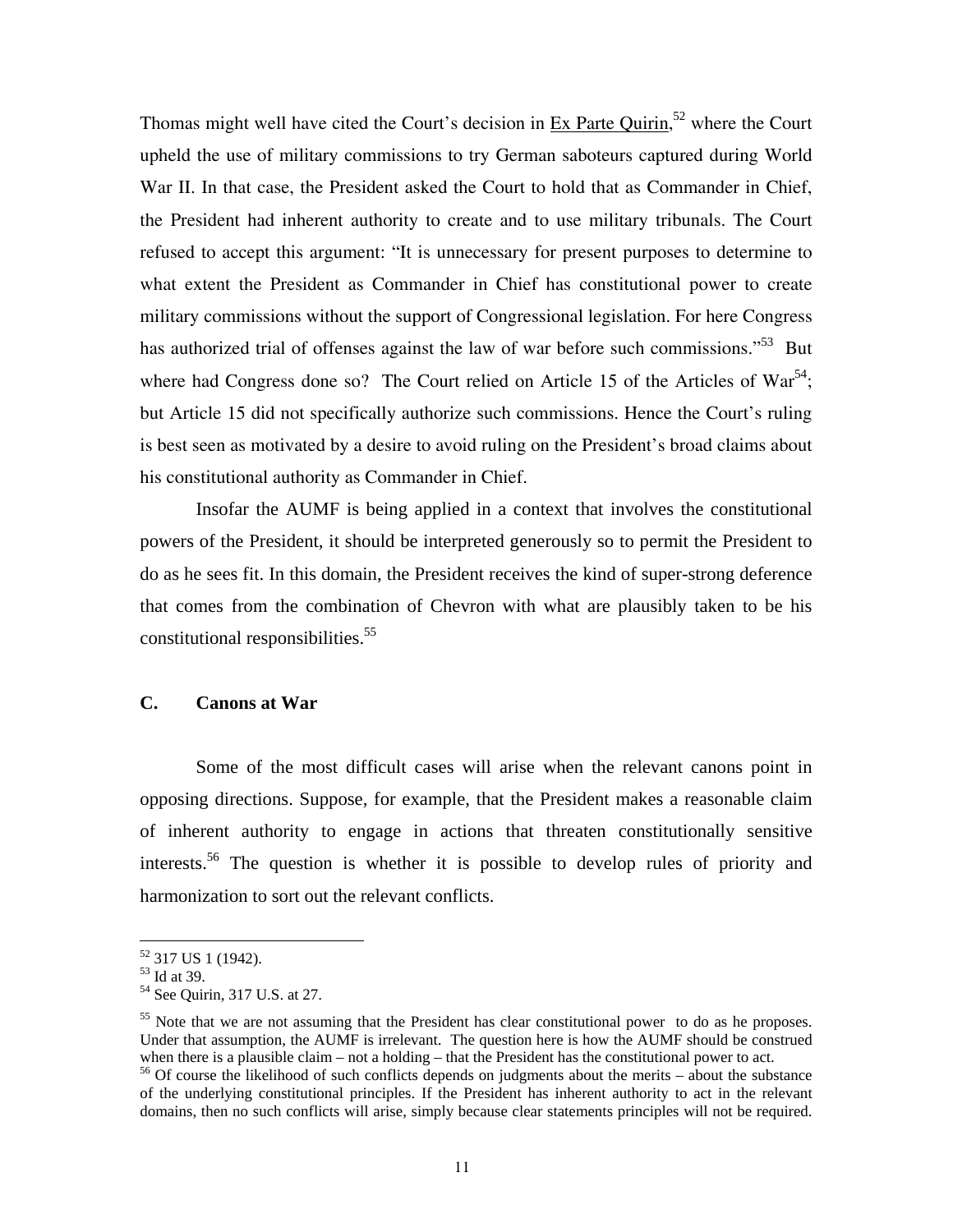In my view, the answer is straightforward: Constitutionally sensitive rights have a kind of interpretive priority, so that the President needs explicit legislative permission to invade them even if he claims, plausibly, that he is operating in the general domain of his constitutional authority. Consider the constitutional analogue. Even if the President is acting in accordance with his inherent power, he remains subject to the constraints established by the rights-protecting provisions of the Constitution. It follows that for the interpretation of an authorization to use force, liberty should always receive the benefit of the doubt. This point strengthens the conclusion that the President cannot act in case (6), and it helps explain why case (5) is so difficult; it bears on many other issues as well.

#### **Conclusion**

In war no less than peace, the inquiry into the authority of the President can be organized and disciplined if it is undertaken with close reference to standard principles of administrative law. It follows that the President has a great deal of discretion to interpret congressional authorizations for the use of force, subject only to the limits of reasonableness. I am suggesting, in short, that Chevron has imperialistic aspirations. Its broad coverage includes the President's statutory authority in the war on terror.

The principal qualification is the standard one: Executive branch interpretations are constrained by principles that require explicit congressional deliberation on the question at hand. From the standpoint of national security, this conclusion might seem to give the President less than he needs. But if national security is genuinely at risk, clear congressional authorization will almost certainly be forthcoming.

Readers with comments should address them to:

Professor Cass Sunstein University of Chicago Law School 1111 East 60th Street Chicago, IL 60637 csunstei@uchicago.edu

So too if the Constitution's various safeguards of liberty rarely apply in the contexts in which the AUMF is properly invoked. But let us imagine that on the correct view, ambiguous provisions must sometimes be construed in the face of canons pointing in opposite directions.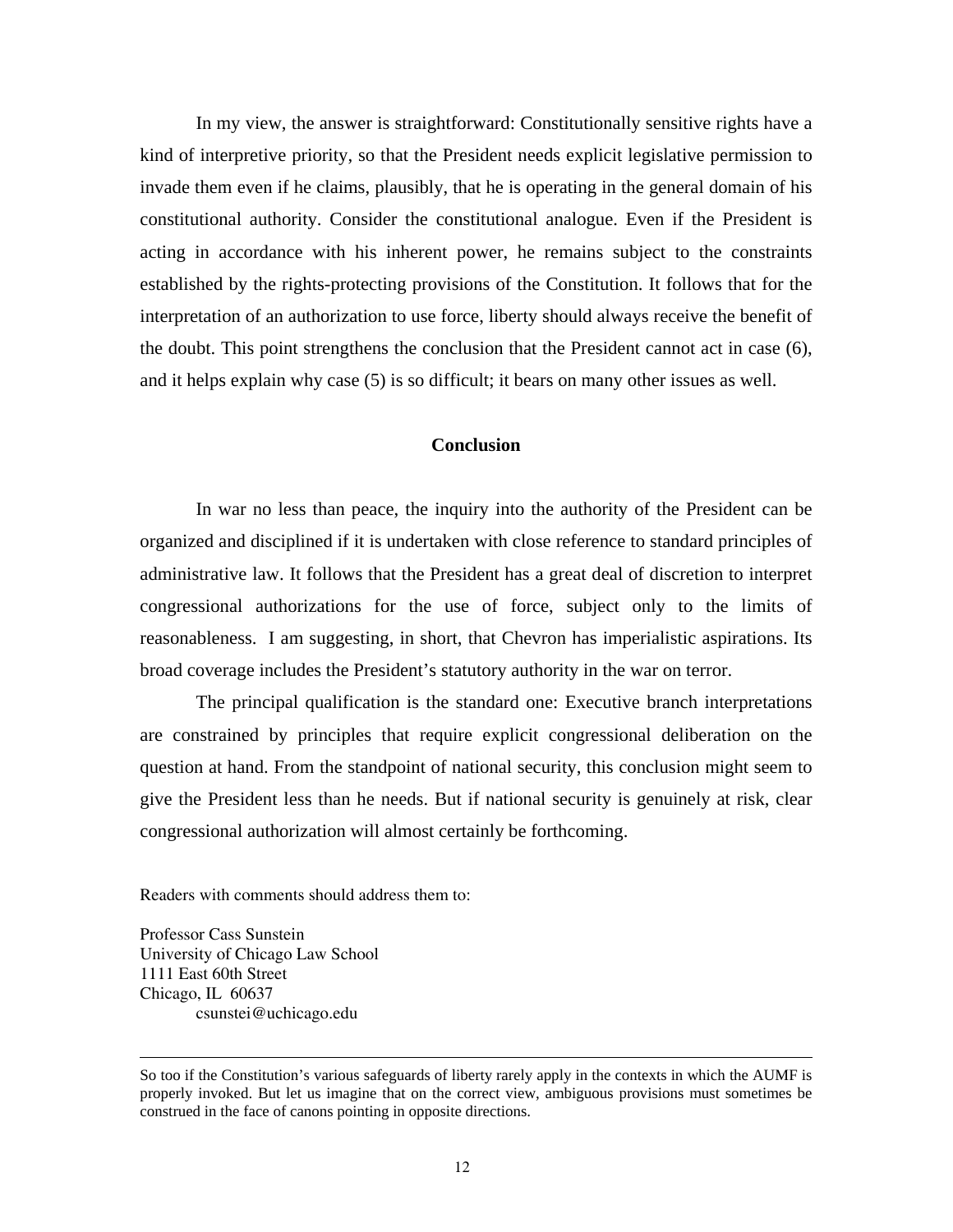#### Chicago Working Papers in Law and Economics (Second Series)

- 1. William M. Landes, Copyright Protection of Letters, Diaries and Other Unpublished Works: An Economic Approach (July 1991)
- 2. Richard A. Epstein, The Path to *The T.J. Hooper*: The Theory and History of Custom in the Law of Tort (August 1991)
- 3. Cass R. Sunstein, On Property and Constitutionalism (September 1991)
- 4. Richard A. Posner, Blackmail, Privacy, and Freedom of Contract (February 1992)
- 5. Randal C. Picker, Security Interests, Misbehavior, and Common Pools (February 1992)
- 6. Tomas J. Philipson & Richard A. Posner, Optimal Regulation of AIDS (April 1992)
- 7. Douglas G. Baird, Revisiting Auctions in Chapter 11 (April 1992)
- 8. William M. Landes, Sequential versus Unitary Trials: An Economic Analysis (July 1992)
- 9. William M. Landes & Richard A. Posner, The Influence of Economics on Law: A Quantitative Study (August 1992)
- 10. Alan O. Sykes, The Welfare Economics of Immigration Law: A Theoretical Survey With An Analysis of U.S. Policy (September 1992)
- 11. Douglas G. Baird, 1992 Katz Lecture: Reconstructing Contracts (November 1992)
- 12. Gary S. Becker, The Economic Way of Looking at Life (January 1993)
- 13. J. Mark Ramseyer, Credibly Committing to Efficiency Wages: Cotton Spinning Cartels in Imperial Japan (March 1993)
- 14. Cass R. Sunstein, Endogenous Preferences, Environmental Law (April 1993)
- 15. Richard A. Posner, What Do Judges and Justices Maximize? (The Same Thing Everyone Else Does) (April 1993)
- 16. Lucian Arye Bebchuk and Randal C. Picker, Bankruptcy Rules, Managerial Entrenchment, and Firm‐Specific Human Capital (August 1993)
- 17. J. Mark Ramseyer, Explicit Reasons for Implicit Contracts: The Legal Logic to the Japanese Main Bank System (August 1993)
- 18. William M. Landes and Richard A. Posner, The Economics of Anticipatory Adjudication (September 1993)
- 19. Kenneth W. Dam, The Economic Underpinnings of Patent Law (September 1993)
- 20. Alan O. Sykes, An Introduction to Regression Analysis (October 1993)
- 21. Richard A. Epstein, The Ubiquity of the Benefit Principle (March 1994)
- 22. Randal C. Picker, An Introduction to Game Theory and the Law (June 1994)
- 23. William M. Landes, Counterclaims: An Economic Analysis (June 1994)
- 24. J. Mark Ramseyer, The Market for Children: Evidence from Early Modern Japan (August 1994)
- 25. Robert H. Gertner and Geoffrey P. Miller, Settlement Escrows (August 1994)
- 26. Kenneth W. Dam, Some Economic Considerations in the Intellectual Property Protection of Software (August 1994)
- 27. Cass R. Sunstein, Rules and Rulelessness, (October 1994)
- 28. David Friedman, More Justice for Less Money: A Step Beyond *Cimino* (December 1994)
- 29. Daniel Shaviro, Budget Deficits and the Intergenerational Distribution of Lifetime Consumption (January 1995)
- 30. Douglas G. Baird, The Law and Economics of Contract Damages (February 1995)
- 31. Daniel Kessler, Thomas Meites, and Geoffrey P. Miller, Explaining Deviations from the Fifty Percent Rule: A Multimodal Approach to the Selection of Cases for Litigation (March 1995)
- 32. Geoffrey P. Miller, Das Kapital: Solvency Regulation of the American Business Enterprise (April 1995)
- 33. Richard Craswell, Freedom of Contract (August 1995)
- 34. J. Mark Ramseyer, Public Choice (November 1995)
- 35. Kenneth W. Dam, Intellectual Property in an Age of Software and Biotechnology (November 1995)
- 36. Cass R. Sunstein, Social Norms and Social Roles (January 1996)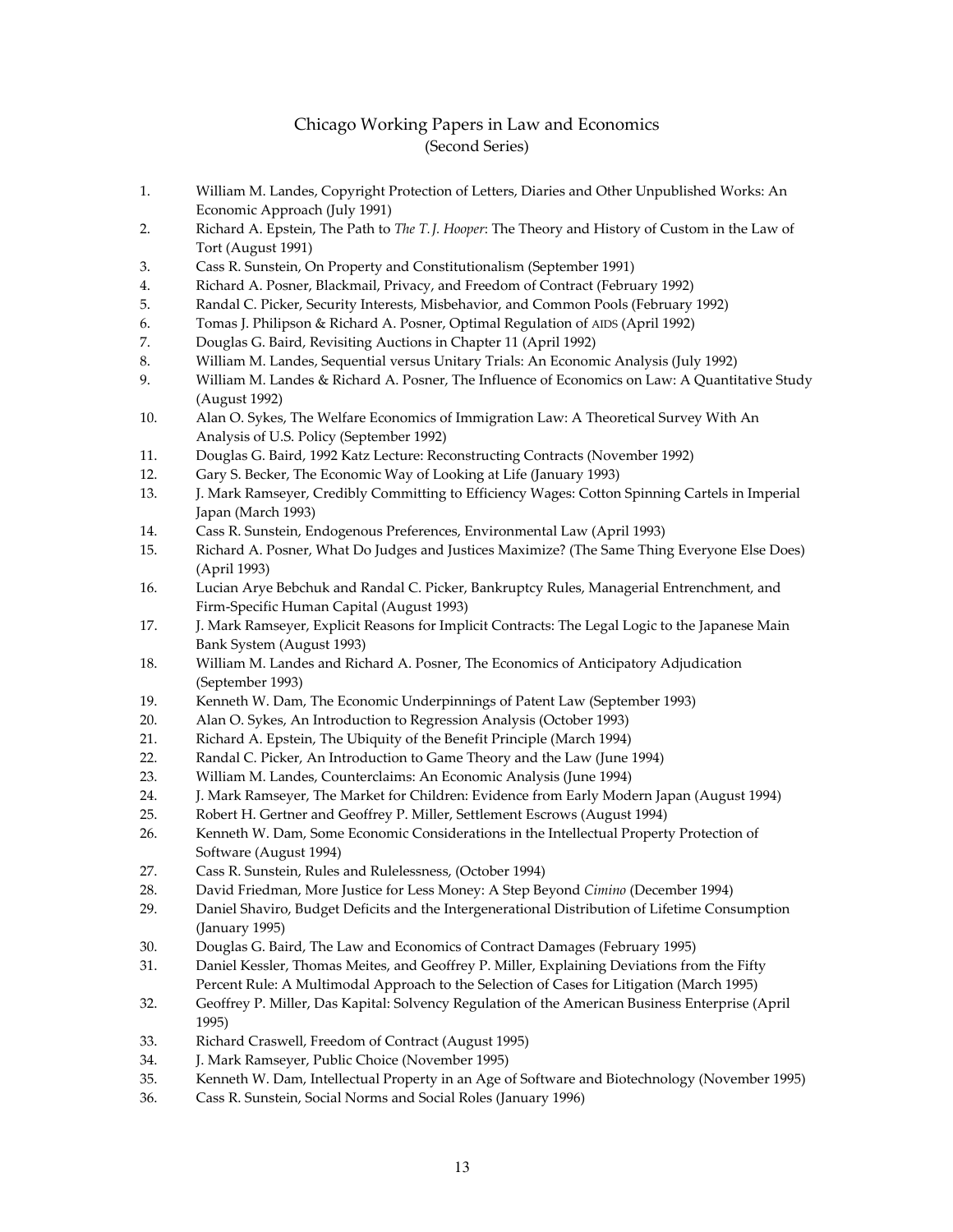- 37. J. Mark Ramseyer and Eric B. Rasmusen, Judicial Independence in Civil Law Regimes: Econometrics from Japan (January 1996)
- 38. Richard A. Epstein, Transaction Costs and Property Rights: Or Do Good Fences Make Good Neighbors? (March 1996)
- 39. Cass R. Sunstein, The Cost‐Benefit State (May 1996)
- 40. William M. Landes and Richard A. Posner, The Economics of Legal Disputes Over the Ownership of Works of Art and Other Collectibles (July 1996)
- 41. John R. Lott, Jr. and David B. Mustard, Crime, Deterrence, and Right-to-Carry Concealed Handguns (August 1996)
- 42. Cass R. Sunstein, Health‐Health Tradeoffs (September 1996)
- 43. G. Baird, The Hidden Virtues of Chapter 11: An Overview of the Law and Economics of Financially Distressed Firms (March 1997)
- 44. Richard A. Posner, Community, Wealth, and Equality (March 1997)
- 45. William M. Landes, The Art of Law and Economics: An Autobiographical Essay (March 1997)
- 46. Cass R. Sunstein, Behavioral Analysis of Law (April 1997)
- 47. John R. Lott, Jr. and Kermit Daniel, Term Limits and Electoral Competitiveness: Evidence from California's State Legislative Races (May 1997)
- 48. Randal C. Picker, Simple Games in a Complex World: A Generative Approach to the Adoption of Norms (June 1997)
- 49. Richard A. Epstein, Contracts Small and Contracts Large: Contract Law through the Lens of Laissez‐Faire (August 1997)
- 50. Cass R. Sunstein, Daniel Kahneman, and David Schkade, Assessing Punitive Damages (with Notes on Cognition and Valuation in Law) (December 1997)
- 51. William M. Landes, Lawrence Lessig, and Michael E. Solimine, Judicial Influence: A Citation Analysis of Federal Courts of Appeals Judges (January 1998)
- 52. John R. Lott, Jr., A Simple Explanation for Why Campaign Expenditures are Increasing: The Government is Getting Bigger (February 1998)
- 53. Richard A. Posner, Values and Consequences: An Introduction to Economic Analysis of Law (March 1998)
- 54. Denise DiPasquale and Edward L. Glaeser, Incentives and Social Capital: Are Homeowners Better Citizens? (April 1998)
- 55. Christine Jolls, Cass R. Sunstein, and Richard Thaler, A Behavioral Approach to Law and Economics (May 1998)
- 56. John R. Lott, Jr., Does a Helping Hand Put Others At Risk?: Affirmative Action, Police Departments, and Crime (May 1998)
- 57. Cass R. Sunstein and Edna Ullmann‐Margalit, Second‐Order Decisions (June 1998)
- 58. Jonathan M. Karpoff and John R. Lott, Jr., Punitive Damages: Their Determinants, Effects on Firm Value, and the Impact of Supreme Court and Congressional Attempts to Limit Awards (July 1998)
- 59. Kenneth W. Dam, Self-Help in the Digital Jungle (August 1998)
- 60. John R. Lott, Jr., How Dramatically Did Women's Suffrage Change the Size and Scope of Government? (September 1998)
- 61. Kevin A. Kordana and Eric A. Posner, A Positive Theory of Chapter 11 (October 1998)
- 62. David A. Weisbach, Line Drawing, Doctrine, and Efficiency in the Tax Law (November 1998)
- 63. Jack L. Goldsmith and Eric A. Posner, A Theory of Customary International Law (November 1998)
- 64. John R. Lott, Jr., Public Schooling, Indoctrination, and Totalitarianism (December 1998)
- 65. Cass R. Sunstein, Private Broadcasters and the Public Interest: Notes Toward A "Third Way" (January 1999)
- 66. Richard A. Posner, An Economic Approach to the Law of Evidence (February 1999)
- 67. Yannis Bakos, Erik Brynjolfsson, Douglas Lichtman, Shared Information Goods (February 1999)
- 68. Kenneth W. Dam, Intellectual Property and the Academic Enterprise (February 1999)
- 69. Gertrud M. Fremling and Richard A. Posner, Status Signaling and the Law, with Particular Application to Sexual Harassment (March 1999)
- 70. Cass R. Sunstein, Must Formalism Be Defended Empirically? (March 1999)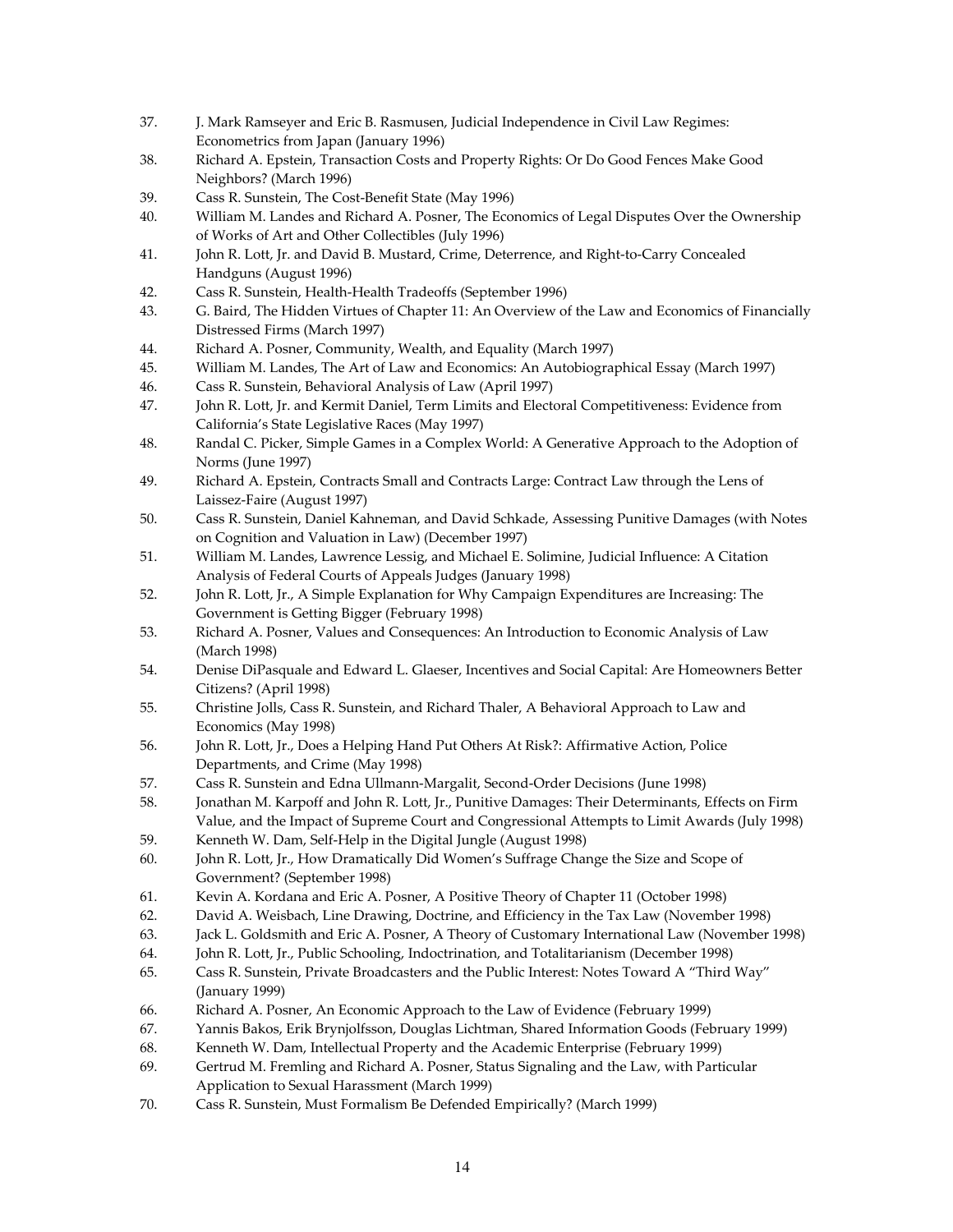- 71. Jonathan M. Karpoff, John R. Lott, Jr., and Graeme Rankine, Environmental Violations, Legal Penalties, and Reputation Costs (March 1999)
- 72. Matthew D. Adler and Eric A. Posner, Rethinking Cost‐Benefit Analysis (April 1999)
- 73. John R. Lott, Jr. and William M. Landes, Multiple Victim Public Shooting, Bombings, and Right-to-Carry Concealed Handgun Laws: Contrasting Private and Public Law Enforcement (April 1999)
- 74. Lisa Bernstein, The Questionable Empirical Basis of Article 2's Incorporation Strategy: A Preliminary Study (May 1999)
- 75. Richard A. Epstein, Deconstructing Privacy: and Putting It Back Together Again (May 1999)
- 76. William M. Landes, Winning the Art Lottery: The Economic Returns to the Ganz Collection (May 1999)
- 77. Cass R. Sunstein, David Schkade, and Daniel Kahneman, Do People Want Optimal Deterrence? (June 1999)
- 78. Tomas J. Philipson and Richard A. Posner, The Long‐Run Growth in Obesity as a Function of Technological Change (June 1999)
- 79. David A. Weisbach, Ironing Out the Flat Tax (August 1999)
- 80. Eric A. Posner, A Theory of Contract Law under Conditions of Radical Judicial Error (August 1999)
- 81. David Schkade, Cass R. Sunstein, and Daniel Kahneman, Are Juries Less Erratic than Individuals? Deliberation, Polarization, and Punitive Damages (September 1999)
- 82. Cass R. Sunstein, Nondelegation Canons (September 1999)
- 83. Richard A. Posner, The Theory and Practice of Citations Analysis, with Special Reference to Law and Economics (September 1999)
- 84. Randal C. Picker, Regulating Network Industries: A Look at *Intel* (October 1999)
- 85. Cass R. Sunstein, Cognition and Cost-Benefit Analysis (October 1999)
- 86. Douglas G. Baird and Edward R. Morrison, Optimal Timing and Legal Decisionmaking: The Case of the Liquidation Decision in Bankruptcy (October 1999)
- 87. Gertrud M. Fremling and Richard A. Posner, Market Signaling of Personal Characteristics (November 1999)
- 88. Matthew D. Adler and Eric A. Posner, Implementing Cost-Benefit Analysis When Preferences Are Distorted (November 1999)
- 89. Richard A. Posner, Orwell versus Huxley: Economics, Technology, Privacy, and Satire (November 1999)
- 90. David A. Weisbach, Should the Tax Law Require Current Accrual of Interest on Derivative Financial Instruments? (December 1999)
- 91. Cass R. Sunstein, The Law of Group Polarization (December 1999)
- 92. Eric A. Posner, Agency Models in Law and Economics (January 2000)
- 93. Karen Eggleston, Eric A. Posner, and Richard Zeckhauser, Simplicity and Complexity in Contracts (January 2000)
- 94. Douglas G. Baird and Robert K. Rasmussen, Boyd's Legacy and Blackstone's Ghost (February 2000)
- 95. David Schkade, Cass R. Sunstein, Daniel Kahneman, Deliberating about Dollars: The Severity Shift (February 2000)
- 96. Richard A. Posner and Eric B. Rasmusen, Creating and Enforcing Norms, with Special Reference to Sanctions (March 2000)
- 97. Douglas Lichtman, Property Rights in Emerging Platform Technologies (April 2000)
- 98. Cass R. Sunstein and Edna Ullmann-Margalit, Solidarity in Consumption (May 2000)
- 99. David A. Weisbach, An Economic Analysis of Anti-Tax Avoidance Laws (May 2000, revised May 2002)
- 100. Cass R. Sunstein, Human Behavior and the Law of Work (June 2000)
- 101. William M. Landes and Richard A. Posner, Harmless Error (June 2000)
- 102. Robert H. Frank and Cass R. Sunstein, Cost-Benefit Analysis and Relative Position (August 2000)
- 103. Eric A. Posner, Law and the Emotions (September 2000)
- 104. Cass R. Sunstein, Cost-Benefit Default Principles (October 2000)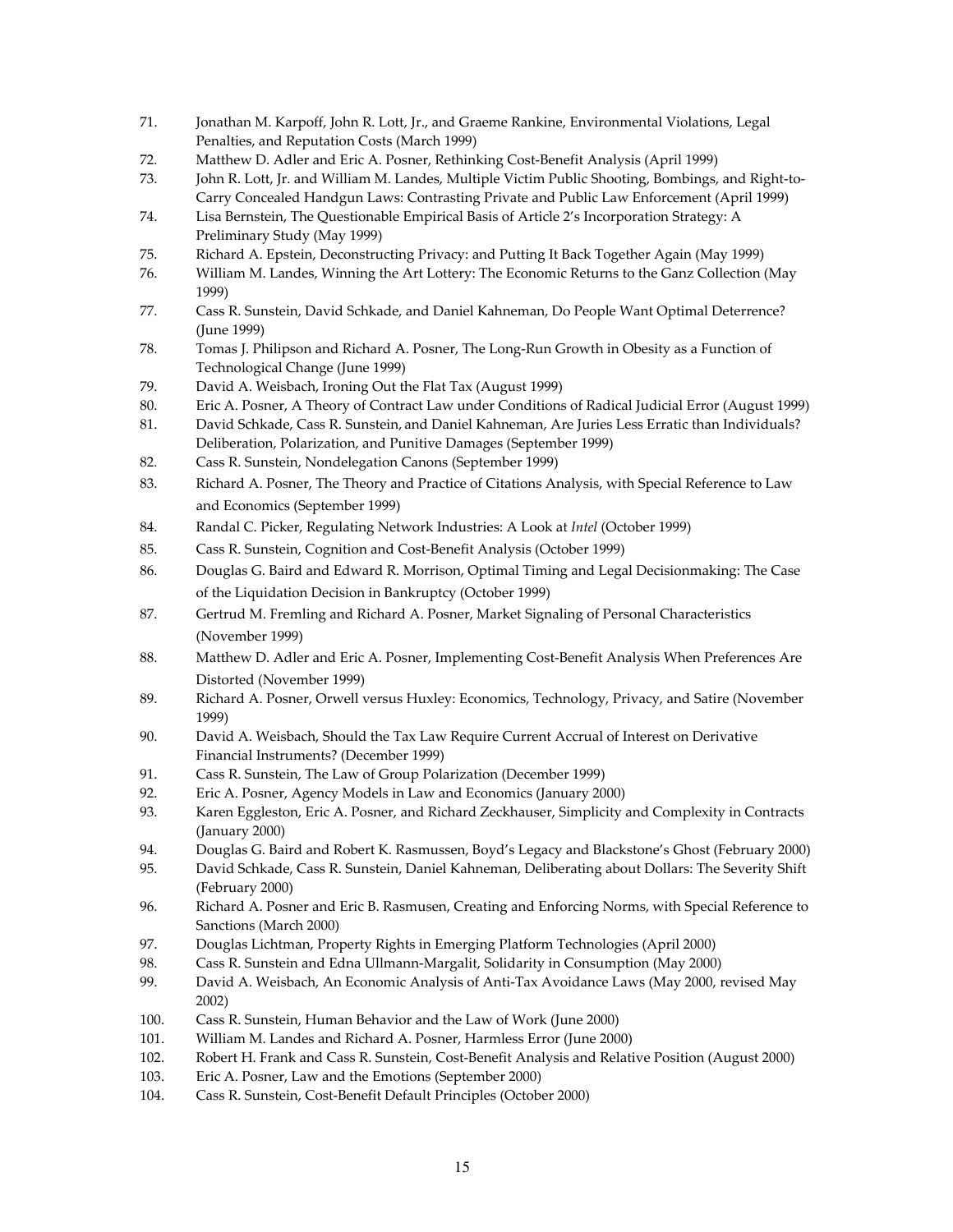- 105. Jack Goldsmith and Alan Sykes, The Dormant Commerce Clause and the Internet (November 2000)
- 106. Richard A. Posner, Antitrust in the New Economy (November 2000)
- 107. Douglas Lichtman, Scott Baker, and Kate Kraus, Strategic Disclosure in the Patent System (November 2000)
- 108. Jack L. Goldsmith and Eric A. Posner, Moral and Legal Rhetoric in International Relations: A Rational Choice Perspective (November 2000)
- 109. William Meadow and Cass R. Sunstein, Statistics, Not Experts (December 2000)
- 110. Saul Levmore, Conjunction and Aggregation (December 2000)
- 111. Saul Levmore, Puzzling Stock Options and Compensation Norms (December 2000)
- 112. Richard A. Epstein and Alan O. Sykes, The Assault on Managed Care: Vicarious Liability, Class Actions and the Patient's Bill of Rights (December 2000)
- 113. William M. Landes, Copyright, Borrowed Images and Appropriation Art: An Economic Approach (December 2000)
- 114. Cass R. Sunstein, Switching the Default Rule (January 2001)
- 115. George G. Triantis, Financial Contract Design in the World of Venture Capital (January 2001)
- 116. Jack Goldsmith, Statutory Foreign Affairs Preemption (February 2001)
- 117. Richard Hynes and Eric A. Posner, The Law and Economics of Consumer Finance (February 2001)
- 118. Cass R. Sunstein, Academic Fads and Fashions (with Special Reference to Law) (March 2001)
- 119. Eric A. Posner, Controlling Agencies with Cost-Benefit Analysis: A Positive Political Theory Perspective (April 2001)
- 120. Douglas G. Baird, Does Bogart Still Get Scale? Rights of Publicity in the Digital Age (April 2001)
- 121. Douglas G. Baird and Robert K. Rasmussen, Control Rights, Priority Rights and the Conceptual Foundations of Corporate Reorganization (April 2001)
- 122. David A. Weisbach, Ten Truths about Tax Shelters (May 2001)
- 123. William M. Landes, What Has the Visual Arts Rights Act of 1990 Accomplished? (May 2001)
- 124. Cass R. Sunstein, Social and Economic Rights? Lessons from South Africa (May 2001)
- 125. Christopher Avery, Christine Jolls, Richard A. Posner, and Alvin E. Roth, The Market for Federal Judicial Law Clerks (June 2001)
- 126. Douglas G. Baird and Edward R. Morrison, Bankruptcy Decision Making (June 2001)
- 127. Cass R. Sunstein, Regulating Risks after ATA (June 2001)
- 128. Cass R. Sunstein, The Laws of Fear (June 2001)
- 129. Richard A. Epstein, In and Out of Public Solution: The Hidden Perils of Property Transfer (July 2001)
- 130. Randal C. Picker, Pursuing a Remedy in *Microsoft*: The Declining Need for Centralized Coordination in a Networked World (July 2001)
- 131. Cass R. Sunstein, Daniel Kahneman, David Schkade, and Ilana Ritov, Predictably Incoherent Judgments (July 2001)
- 132. Eric A. Posner, Courts Should Not Enforce Government Contracts (August 2001)
- 133. Lisa Bernstein, Private Commercial Law in the Cotton Industry: Creating Cooperation through Rules, Norms, and Institutions (August 2001)
- 134. Richard A. Epstein, The Allocation of the Commons: Parking and Stopping on the Commons (August 2001)
- 135. Cass R. Sunstein, The Arithmetic of Arsenic (September 2001)
- 136. Eric A. Posner, Richard Hynes, and Anup Malani, The Political Economy of Property Exemption Laws (September 2001)
- 137. Eric A. Posner and George G. Triantis, Covenants Not to Compete from an Incomplete Contracts Perspective (September 2001)
- 138. Cass R. Sunstein, Probability Neglect: Emotions, Worst Cases, and Law (November 2001)
- 139. Randall S. Kroszner and Philip E. Strahan, Throwing Good Money after Bad? Board Connections and Conflicts in Bank Lending (December 2001)
- 140. Alan O. Sykes, TRIPs, Pharmaceuticals, Developing Countries, and the Doha "Solution" (February 2002)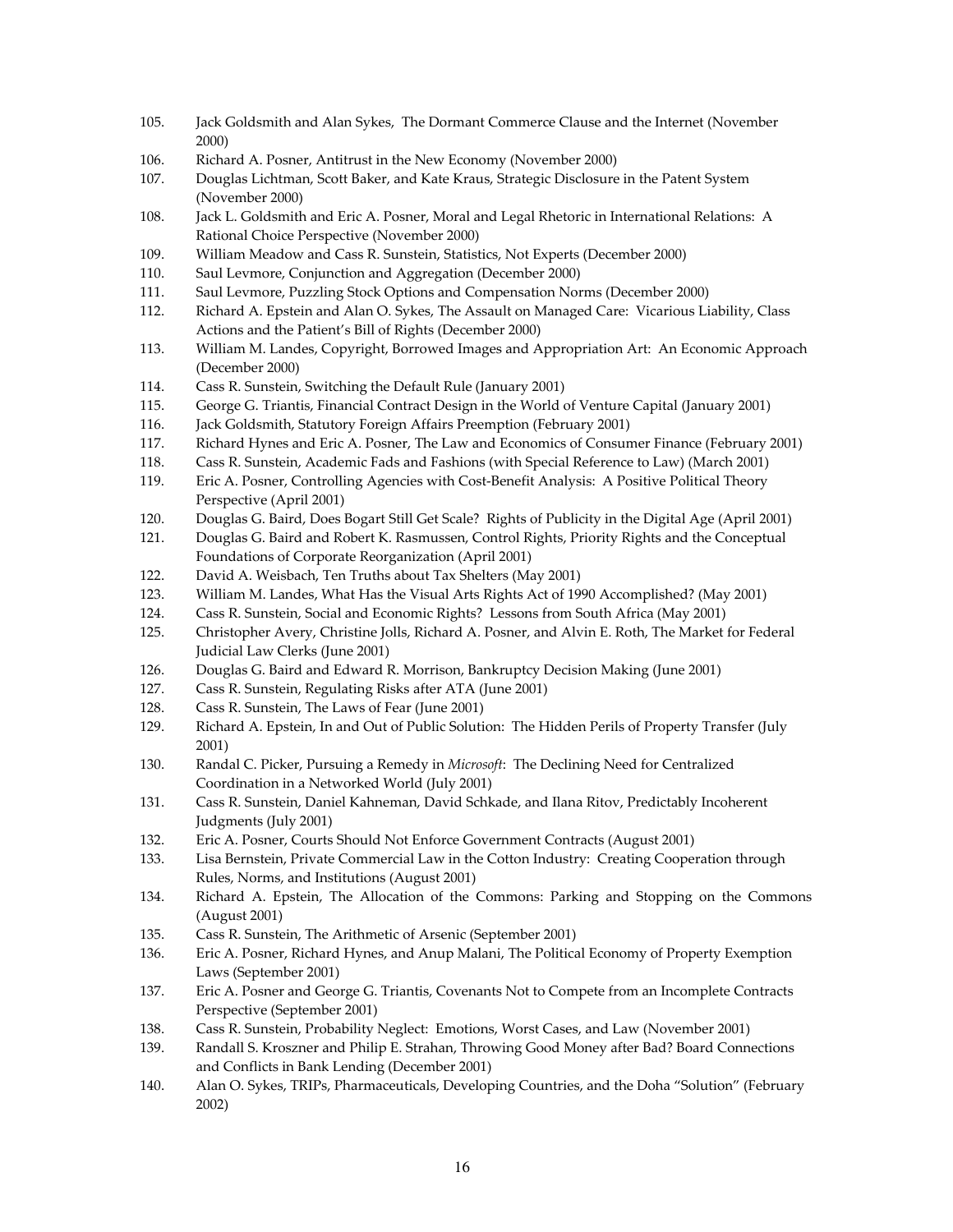- 141. Edna Ullmann‐Margalit and Cass R. Sunstein, Inequality and Indignation (February 2002)
- 142. Daniel N. Shaviro and David A. Weisbach, The Fifth Circuit Gets It Wrong in *Compaq v. Commissioner* (February 2002) (Published in *Tax Notes*, January 28, 2002)
- 143. Warren F. Schwartz and Alan O. Sykes, The Economic Structure of Renegotiation and Dispute Resolution in the WTO/GATT System (March 2002, *Journal of Legal Studies* 2002)
- 144. Richard A. Epstein, HIPAA on Privacy: Its Unintended and Intended Consequences (March 2002, forthcoming *Cato Journal*, summer 2002)
- 145. David A. Weisbach, Thinking Outside the Little Boxes (March 2002, *Texas Law Review*)
- 146. Eric A. Posner, Economic Analysis of Contract Law after Three Decades: Success or Failure (March 2002)
- 147. Randal C. Picker, Copyright as Entry Policy: The Case of Digital Distribution (April 2002, The Antitrust Bulletin)
- 148. David A. Weisbach, Taxes and Torts in the Redistribution of Income (April 2002, Coase Lecture February 2002)
- 149. Cass R. Sunstein, Beyond the Precautionary Principle (April 2002)
- 150. Robert W. Hahn and Cass R. Sunstein, A New Executive Order for Improving Federal Regulation? Deeper and Wider Cost‐Benefit Analysis (April 2002)
- 151. Douglas Lichtman, Copyright as a Rule of Evidence (May 2002, updated January 2003)
- 152. Richard A. Epstein, Steady the Course: Property Rights in Genetic Material (May 2002; revised March 2003)
- 153. Jack Goldsmith and Cass R. Sunstein, Military Tribunals and Legal Culture: What a Difference Sixty Years Makes (June 2002)
- 154. William M. Landes and Richard A. Posner, Indefinitely Renewable Copyright (July 2002)
- 155. Anne Gron and Alan O. Sykes, Terrorism and Insurance Markets: A Role for the Government as Insurer? (July 2002)
- 156. Cass R. Sunstein and Adrian Vermeule, Interpretation and Institutions (July 2002)
- 157. Cass R. Sunstein, The Rights of Animals: A Very Short Primer (August 2002)
- 158. Cass R. Sunstein, Avoiding Absurdity? A New Canon in Regulatory Law (with Notes on Interpretive Theory) (August 2002)
- 159. Randal C. Picker, From Edison to the Broadcast Flag: Mechanisms of Consent and Refusal and the Propertization of Copyright (September 2002)
- 160. Eric A. Posner, A Theory of the Laws of War (September 2002)
- 161 Eric A. Posner, Probability Errors: Some Positive and Normative Implications for Tort and Contract Law (September 2002)
- 162. Lior Jacob Strahilevitz, Charismatic Code, Social Norms, and the Emergence of Cooperation on the File‐Swapping Networks (September 2002)
- 163. David A. Weisbach, Does the X‐Tax Mark the Spot? (September 2002)
- 164. Cass R. Sunstein, Conformity and Dissent (September 2002)
- 165. Cass R. Sunstein, Hazardous Heuristics (October 2002)
- 166. Douglas Lichtman, Uncertainty and the Standard for Preliminary Relief (October 2002)
- 167. Edward T. Swaine, Rational Custom (November 2002)
- 168. Julie Roin, Truth in Government: Beyond the Tax Expenditure Budget (November 2002)
- 169. Avraham D. Tabbach, Criminal Behavior: Sanctions and Income Taxation: An Economic Analysis (November 2002)
- 170. Richard A. Epstein, In Defense of "Old" Public Health: The Legal Framework for the Regulation of Public Health (December 2002)
- 171. Richard A. Epstein, Animals as Objects, or Subjects, of Rights (December 2002)
- 172. David A. Weisbach, Taxation and Risk‐Taking with Multiple Tax Rates (December 2002)
- 173. Douglas G. Baird and Robert K. Rasmussen, The End of Bankruptcy (December 2002)
- 174. Richard A. Epstein, Into the Frying Pan: Standing and Privity under the Telecommunications Act of 1996 and Beyond (December 2002)
- 175. Douglas G. Baird, In Coase's Footsteps (January 2003)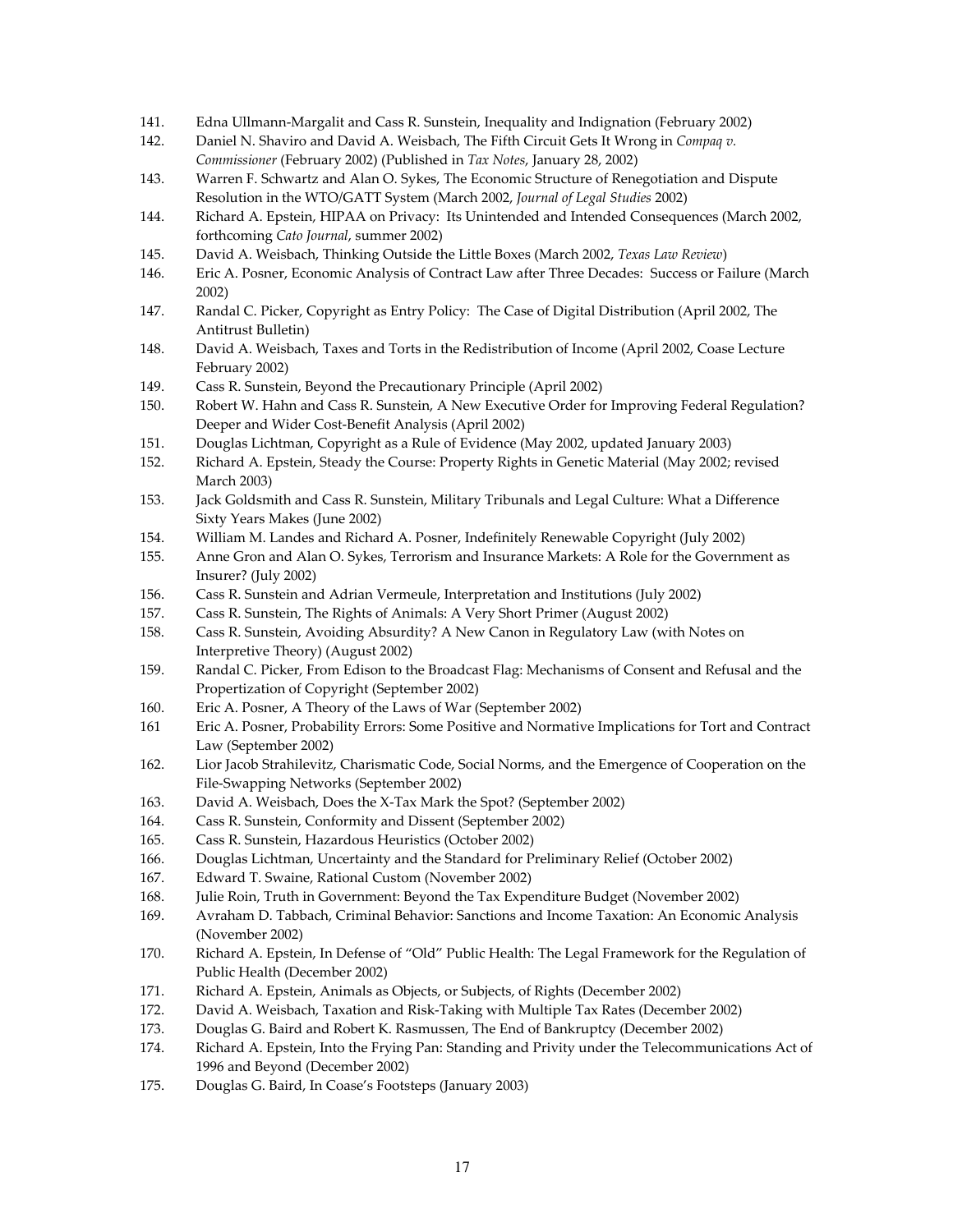- 176. David A. Weisbach, Measurement and Tax Depreciation Policy: The Case of Short‐Term Assets (January 2003)
- 177. Randal C. Picker, Understanding Statutory Bundles: Does the Sherman Act Come with the 1996 Telecommunications Act? (January 2003)
- 178. Douglas Lichtman and Randal C. Picker, Entry Policy in Local Telecommunications: *Iowa Utilities* and *Verizon* (January 2003)
- 179. William Landes and Douglas Lichtman, Indirect Liability for Copyright Infringement: An Economic Perspective (February 2003)
- 180. Cass R. Sunstein, Moral Heuristics (March 2003)
- 181. Amitai Aviram, Regulation by Networks (March 2003)
- 182. Richard A. Epstein, Class Actions: Aggregation, Amplification *and* Distortion (April 2003)
- 183. Richard A. Epstein, The "Necessary" History of Property and Liberty (April 2003)
- 184. Eric A. Posner, Transfer Regulations and Cost‐Effectiveness Analysis (April 2003)
- 185. Cass R. Sunstein and Richard H. Thaler, Libertarian Paternalizm Is Not an Oxymoron (May 2003)
- 186. Alan O. Sykes, The Economics of WTO Rules on Subsidies and Countervailing Measures (May 2003)
- 187. Alan O. Sykes, The Safeguards Mess: A Critique of WTO Jurisprudence (May 2003)
- 188. Alan O. Sykes, International Trade and Human Rights: An Economic Perspective (May 2003)
- 189. Saul Levmore and Kyle Logue, Insuring against Terrorism—and Crime (June 2003)
- 190. Richard A. Epstein, Trade Secrets as Private Property: Their Constitutional Protection (June 2003)
- 191. Cass R. Sunstein, Lives, Life-Years, and Willingness to Pay (June 2003)
- 192. Amitai Aviram, The Paradox of Spontaneous Formation of Private Legal Systems (July 2003)
- 193. Robert Cooter and Ariel Porat, Decreasing Liability Contracts (July 2003)
- 194. David A. Weisbach and Jacob Nussim, The Integration of Tax and Spending Programs (September 2003)
- 195. William L. Meadow, Anthony Bell, and Cass R. Sunstein, Statistics, Not Memories: What Was the Standard of Care for Administering Antenatal Steroids to Women in Preterm Labor between 1985 and 2000? (September 2003)
- 196. Cass R. Sunstein, What Did *Lawrence* Hold? Of Autonomy, Desuetude, Sexuality, and Marriage (September 2003)
- 197. Randal C. Picker, The Digital Video Recorder: Unbundling Advertising and Content (September 2003)
- 198. Cass R. Sunstein, David Schkade, and Lisa Michelle Ellman, Ideological Voting on Federal Courts of Appeals: A Preliminary Investigation (September 2003)
- 199. Avraham D. Tabbach, The Effects of Taxation on Income Producing Crimes with Variable Leisure Time (October 2003)
- 200. Douglas Lichtman, Rethinking Prosecution History Estoppel (October 2003)
- 201. Douglas G. Baird and Robert K. Rasmussen, Chapter 11 at Twilight (October 2003)
- 202. David A. Weisbach, Corporate Tax Avoidance (January 2004)
- 203. David A. Weisbach, The (Non)Taxation of Risk (January 2004)
- 204. Richard A. Epstein, Liberty versus Property? Cracks in the Foundations of Copyright Law (April 2004)
- 205. Lior Jacob Strahilevitz, The Right to Destroy (January 2004)
- 206. Eric A. Posner and John C. Yoo, A Theory of International Adjudication (February 2004)
- 207. Cass R. Sunstein, Are Poor People Worth Less Than Rich People? Disaggregating the Value of Statistical Lives (February 2004)
- 208. Richard A. Epstein, Disparities and Discrimination in Health Care Coverage; A Critique of the Institute of Medicine Study (March 2004)
- 209. Richard A. Epstein and Bruce N. Kuhlik, Navigating the Anticommons for Pharmaceutical Patents: Steady the Course on Hatch‐Waxman (March 2004)
- 210. Richard A. Esptein, The Optimal Complexity of Legal Rules (April 2004)
- 211. Eric A. Posner and Alan O. Sykes, Optimal War and *Jus Ad Bellum* (April 2004)
- 212. Alan O. Sykes, The Persistent Puzzles of Safeguards: Lessons from the Steel Dispute (May 2004)